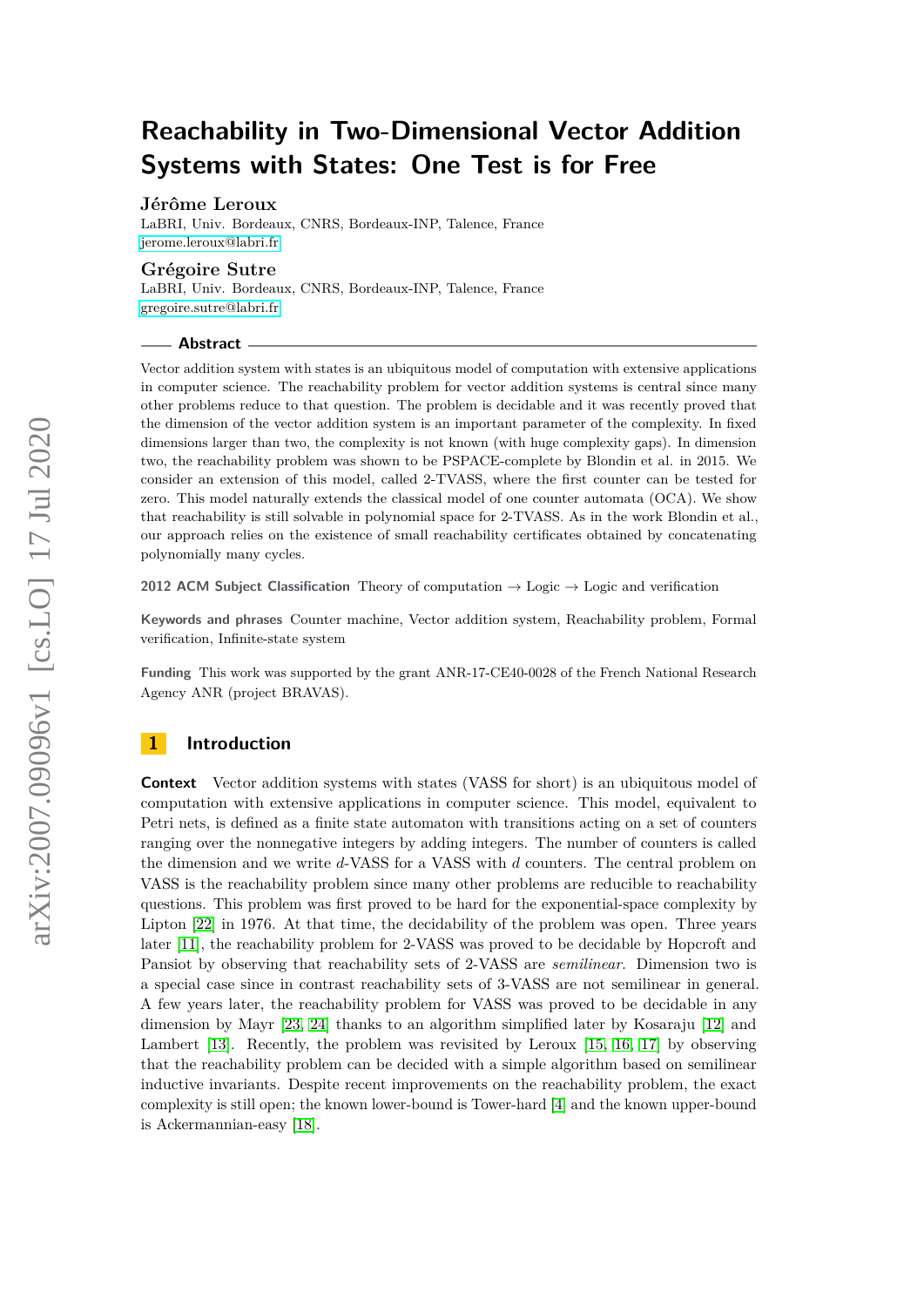When adding to VASS the ability to test counters for zero, the reachability problem becomes undecidable in dimension two via a direct simulation of two-counters Minsky machines [\[25,](#page-16-1) Chapter 14]. In dimension one, the class of VASS that we obtain by adding zero-tests are usually called one counter automata (OCA for short). The reachability problem for that class was proved to be NP-complete in [\[10\]](#page-15-10). The class of OCA can be naturally extended by introducing the class of *d*-TVASS (or just TVASS when the dimension *d* is not fixed) corresponding to a *d*-VASS extended with zero-tests on the first counter. In that context, a OCA is just a 1-TVASS. The reachability problem is known to be decidable for TVASS in any dimension [\[27,](#page-16-2) [2\]](#page-15-11), but the complexity is open, even in dimension two.

In dimension two, the reachability problem for VASS is known to be PSPACE-complete. This result was obtained thanks to a series of results from several authors. The PSPACE lower-bound was proved in [\[8\]](#page-15-12) and PSPACE membership was obtained as follows (notice that the problem was recently revisited in [\[5\]](#page-15-13)). First of all, the reachability relation was proved to be semilinear in [\[19\]](#page-15-14) by observing that it is *flattenable*, meaning that the reachability relation can be captured by a finite set of regular expressions, so called *linear path schemes*, of the form  $\alpha_0\beta_1^*\alpha_1\cdots\beta_k^*\alpha_k$  where  $\alpha_0,\ldots,\alpha_k$  are paths and  $\beta_1,\ldots,\beta_k$  are cycles in the underlying graph of the VASS. It was then proved in [\[1\]](#page-15-15) that these regular expressions can be exponentially bounded, and *k* is bounded by a polynomial in the number of states. By introducing a system of inequalities over some variables  $n_1, \ldots, n_k$  counting the number of times the cycles  $\beta_1, \ldots, \beta_k$  are iterated, an exponential bound on small paths witnessing reachability was derived from a small solution theorem [\[26,](#page-16-3) [3\]](#page-15-16). From such a bound, it follows that the reachability problem is decidable in PSPACE.

**Our contribution** In this paper, we are interested in the complexity of the reachability problem for 2-TVASS. We successfully follow the approach used for 2-VASS and outlined above. This approach is not easily lifted to 2-TVASS, because the presence of zero-tests breaks a fundamental property of VASS, namely *monotonicity*. By means of new proof techniques to deal with zero-tests on a single counter, we obtain the following results:

- We show that the reachability relation of a 2-TVASS is flattenable. Our proof does not provide by itself any complexity bound but it is direct and simple, and it provides a description of the reachability relation by *linear path schemes*  $\alpha_0 \beta_1^* \alpha_1 \cdots \beta_k^* \alpha_k$ .
- We prove that these linear path schemes can be exponentially bounded, and the number  $\mathcal{L}_{\mathcal{A}}$ *k* can be polynomially bounded in the number of states of the 2-TVASS. This bound is obtained via a detour through the class of *weighed one counter automata* (WOCA for short). We believe that our results on WOCA may be of independent interest.
- $\blacksquare$  We derive an exponential bound on paths witnessing reachability thanks to a small solution theorem. From that bound, we deduce that the reachability problem for 2- TVASS is decidable in polynomial space, and so is PSPACE-complete. This is, to our knowledge, one of the few problems on extended VASS whose precise complexity is known.

**Related work** TVASS are naturally related to other classical extensions of VASS by observing that a reset is a "weak test", and a testable counter is a "weak stack".

By extending *d*-VASS with resets on the two first counters, we obtain the class of *d*-RRVASS. It is known that the reachability problem for this class is undecidable if  $d \geq 3$ while it is decidable for  $d = 2$  [\[6\]](#page-15-17). Since a reset can be simulated by a test, the class of 2-TRVASS obtained from 2-VASS by allowing tests on the first counter and resets on the second one, contains the 2-RRVASS. In [\[9\]](#page-15-18), we proved that the reachability problem for 2-TRVASS is decidable by proving that the reachability relation is effectively semilinear. It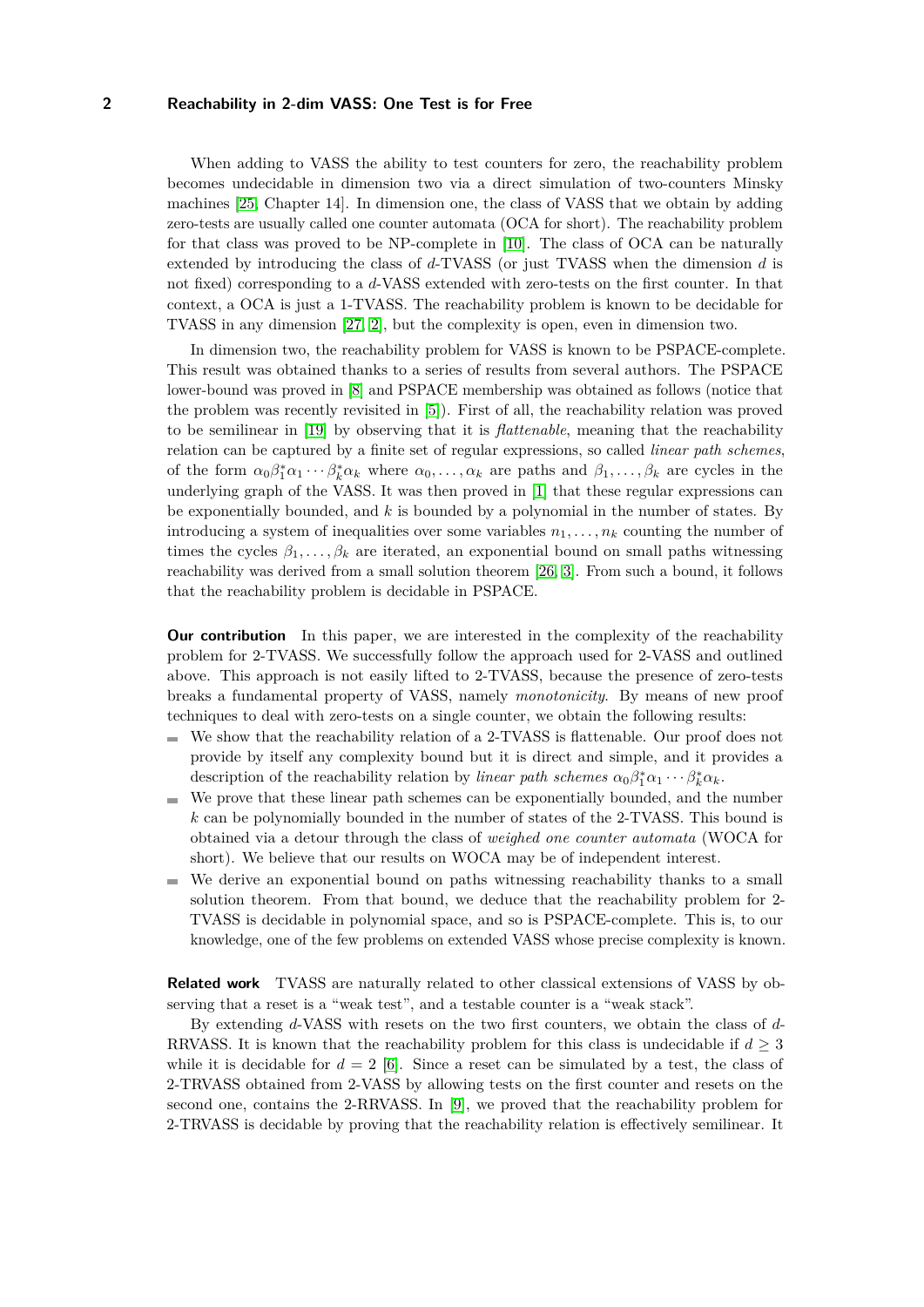worth noticing that this relation is *not* flattenable, and the complexity of the reachability problem for 2-RRVASS and 2-TRVASS is still open. When dealing with the *lossy semantics* (i.e., when counters can be decreased arbitrarily at any step of the execution), tests and resets have exactly the same behavior. In that case, the reachability problem for lossy Minsky machines of arbitrary dimension becomes decidable and the exact complexity is Ackermannian complete [\[28\]](#page-16-4).

The class of TVASS is also related to the class of pushdown VASS (PVASS for short) obtained by extending VASS with a stack over a finite alphabet. A PVASS can easily simulate any TVASS since a testable counter can be simulated with a stack. The decidability of the reachability problem is open even for 1-PVASS. We proved in [\[21\]](#page-15-19) that the control-state reachability problem for 1-PVASS is decidable. The complexity is still open.

Due to space constraints, some proofs are missing and some proofs are only sketched. Detailed proofs can be found in appendix.

# <span id="page-2-0"></span>**2 Flattenability of 2-TVASS**

**Preliminaries** The usual sets of *integers* and *nonnegative integers* are denoted by Z and N, respectively. For any  $a, b \in \mathbb{Z}$ , we let  $[a, b] \stackrel{\text{def}}{=} \{z \in \mathbb{Z} \mid a \leq z \leq b\}$ . A *d*-dimensional *vector* of integers is a tuple  $\mathbf{v} = (v_1, \dots, v_d)$  in  $\mathbb{Z}^d$ . Its *i*th *component*  $v_i$  is also written  $\mathbf{v}(i)$ . We denote by  $\|\mathbf{v}\|$  its *infinity norm*  $\max\{|v_1|, \ldots, |v_d|\}$ . A *word* over some alphabet  $\Sigma$  is a finite sequence  $w = a_1 \cdots a_n$  of elements  $a_i \in \Sigma$ . The *length* of *w* is  $|w| \stackrel{\text{def}}{=} n$ . Given two binary relations *R* and *S* over some set, we let  $R \, \mathcal{G} \, S \stackrel{\text{def}}{=} \{ (x, z) \mid \exists y : x \, R \, y \, S \, z \}$  denote their *relational composition*. The *powers* of a binary relation R are inductively defined by  $R^1 \stackrel{\text{def}}{=} R$ and  $R^{n+1} \stackrel{\text{def}}{=} R \hat{=} R^n$ .

**Vector Addition Systems with States and One Test** A TVASS is a vector addition system with states (VASS) such that the first counter can be tested for zero. Formally, a *d-dimensional TVASS* (shortly called a *d*-*TVASS*), is a triple  $\mathcal{V} = (Q, \Sigma, \Delta)$  where *Q* is a finite nonempty set of *states*,  $\Sigma \subseteq \mathbb{Z}^d \cup \{ \texttt{tst} \}$  is a finite set of *actions*, and  $\Delta \subseteq Q \times \Sigma \times Q$  is a finite set of *transitions*. Even though they are not mentioned explicitly,  $V$  implicitly comes with  $d$  counters c1*, . . . ,* c*<sup>d</sup>* whose values range over nonnegative integers. Actions in Σ are either *addition* actions  $\mathbf{a} \in \mathbb{Z}^d$  or the *zero-test* action tst. Intuitively, an addition action  $\mathbf{a} = (a_1, \ldots, a_d)$ performs the instruction  $(c_1, \ldots, c_d) \leftarrow (c_1 + a_1, \ldots, c_d + a_d)$ , provided that all counters remain nonnegative ; the zero-test action tst tests the first counter for zero and leaves all counters unchanged. We let  $A \stackrel{\text{def}}{=} \{(p, \sigma, q) \in \Delta \mid \sigma \in \mathbb{Z}^d\}$  and  $T \stackrel{\text{def}}{=} \{(p, \sigma, q) \in \Delta \mid \sigma = \texttt{tst}\}$ denote the sets of *addition* transitions and *zero-test* transitions, respectively. The notation  $\|\Sigma\|$  stands for max<sub>a</sub>  $\|\mathbf{a}\|$  where **a** ranges over addition actions (or  $\{0\}$ ) if there are none). A *d-dimensional VASS* (shortly called a *d-VASS*) is a *d*-TVASS whose set of actions Σ excludes tst, i.e.,  $\Sigma \subseteq \mathbb{Z}^d$ .

We define the operational semantics of a *d*-TVASS  $\mathcal{V} = (Q, \Sigma, \Delta)$  as follows. A *configuration* of V is a pair  $(q, \mathbf{x})$  where  $q \in Q$  is a state and  $\mathbf{x} \in \mathbb{N}^d$  is a vector denoting the contents of the counters  $c_1, \ldots, c_d$ . For the sake of readability, configurations  $(q, \mathbf{x})$  are written  $q(\mathbf{x})$ in the sequel. For each transition  $\delta \in \Delta$ , we let  $\stackrel{\delta}{\rightarrow}$  denote the least binary relation over configurations satisfying the following rules:

$$
\begin{array}{c|c}\n\delta = (p, \mathbf{a}, q) & \mathbf{x} \in \mathbb{N}^d & \mathbf{x} + \mathbf{a} \ge \mathbf{0} \\
p(\mathbf{x}) \xrightarrow{\delta} q(\mathbf{x} + \mathbf{a}) & \rho(\mathbf{x}) \xrightarrow{\delta} q(\mathbf{x}) & p(\mathbf{x}) \xrightarrow{\delta} q(\mathbf{x})\n\end{array}
$$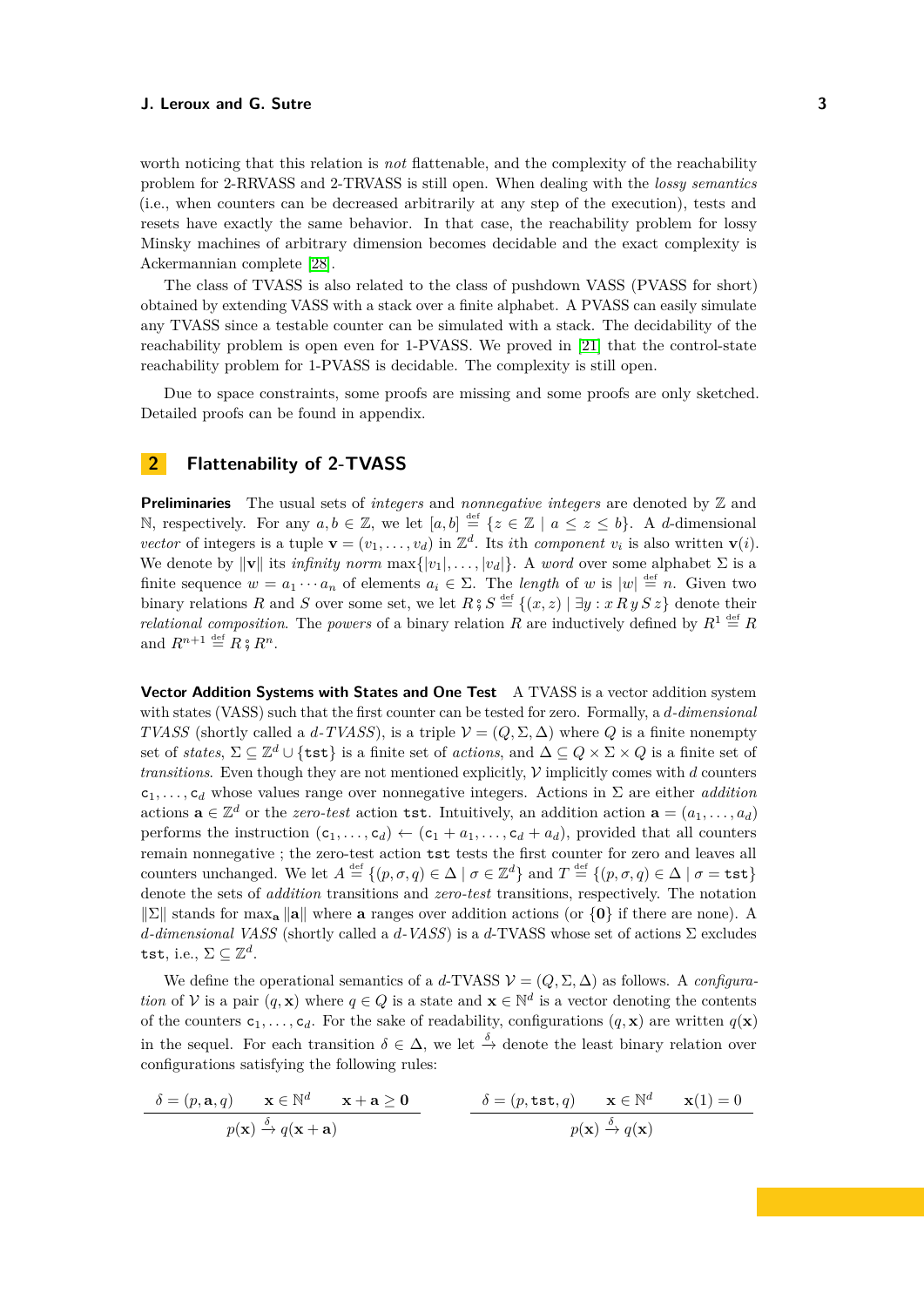<span id="page-3-0"></span>
$$
(c_1,c_2) \leftarrow (c_1-3,c_2+4) \underbrace{(c_1+c_1+1)}_{c_1 \leftarrow c_1+1} \underbrace{(c_1,c_2) \leftarrow (c_1+1,c_2-1)}_{c_1 \leftarrow c_1+1}
$$

**Figure 1** A simple 2-dimensional TVASS with actions written in verbose pseudo-code (to help the reader). Instructions of the form  $(c_1, c_2) \leftarrow (c_1 + a_1, c_2 + a_2)$  stand for addition actions  $(a_1, a_2)$ . The instruction  $c_1 == 0$  stands for the zero-test action tst.

Given a word  $\pi = \delta_1 \cdots \delta_n$  of transitions  $\delta_i \in \Delta$ , we denote by  $\stackrel{\pi}{\rightarrow}$  the binary relation over configurations defined as the relational composition  $\frac{\delta_1}{\rightarrow}$ ;  $\cdots$ ,  $\frac{\delta_n}{\rightarrow}$ . The relation  $\frac{\varepsilon}{\rightarrow}$  denotes the identity relation on configurations. Given a subset  $L \subseteq \Delta^*$ , we let  $\stackrel{L}{\rightarrow}$  denote the union  $\bigcup_{\pi \in L} \xrightarrow{\pi}$ . The relation  $\stackrel{\Delta^*}{\longrightarrow}$ , also written  $\stackrel{*}{\rightarrow}$ , is called the *reachability relation* of V. Observe that  $\stackrel{*}{\to}$  is the reflexive-transitive closure of the *step* relation  $\rightarrow \stackrel{\text{def}}{=} \stackrel{\Delta}{\rightarrow}$ .

A *run* is a finite, alternating sequence  $(q_0(\mathbf{x}_0), \delta_1, q_1(\mathbf{x}_1), \ldots, \delta_n, q_n(\mathbf{x}_n))$  of configurations and transitions, satisfying  $q_{i-1}(\mathbf{x}_{i-1}) \stackrel{\delta_i}{\longrightarrow} q_i(\mathbf{x}_i)$  for all  $i \in [1, n]$ . Note that this condition entails that  $q_0(\mathbf{x}_0) \xrightarrow{\delta_1 \cdots \delta_n} q_n(\mathbf{x}_n)$ . The word  $\delta_1 \cdots \delta_n$  is called the *trace* of the run and *n* is its *length*.

<span id="page-3-1"></span>► **Example [1.](#page-3-0)** Consider the 2-TVASS depicted in Figure 1. There are two states, namely A and *B*, and four transitions, namely:

$$
\begin{array}{rcl}\n\delta_{AA} & = & (A, (-3,4), A) \\
\delta_{AB} & = & (A, \text{ tst }, B) \\
\delta_{BA} & = & (B, (1,-1), B) \\
\end{array}
$$

Starting from the configuration  $A(3, 5)$ , the zero-test transition  $\delta_{AB}$  cannot be taken as the first counter is not zero. But we can take the loop on  $A$  and reach the configuration  $A(0,9)$ , which is formally written as the step  $A(3,5) \xrightarrow{\delta_{AA}} A(0,9)$ . We may then move to *B* via the zero-test transition, take the loop on *B* four times, and get back to *A*. This yields the run  $\rho = (A(3,5), \delta_{AA}, A(0,9), \delta_{AB}, B(0,9), \delta_{BB}, B(1,8), \ldots, \delta_{BB}, B(4,5), \delta_{BA}, A(5,5))$ . The trace of this run is  $\pi = \delta_{AA}\delta_{AB}(\delta_{BB})^4\delta_{BA}$ , and so we have  $A(3,5) \stackrel{\pi}{\rightarrow} A(5,5)$ .

The run *ρ* witnesses the fact that  $A(3,5) \stackrel{*}{\rightarrow} A(5,5)$ . In a standard 2-VASS, i.e., without zero-test, the run  $\rho$  could be "replayed" from the larger configuration  $A(5,5)$ . More precisely, we would have  $A(3,5) \stackrel{\pi}{\rightarrow} A(5,5) \stackrel{\pi}{\rightarrow} A(7,5)$ . This is not the case in our 2-TVASS. Even though *A*(3*,* 5)  $\stackrel{\pi}{\to}$  *A*(5*,* 5), it does not hold that *A*(5*,* 5)  $\stackrel{\pi}{\to}$  *A*(7*,* 5). Indeed, *A*(5*,* 5)  $\stackrel{\delta_{AA}}{\to}$  *A*(2*,* 9) and the zero-test transition  $\delta_{AB}$  cannot be taken from  $A(2,9)$ .

We cannot replay  $\rho$  from the larger configuration  $A(5,5)$ . Nonetheless, the configuration *A*(7*,* 5) is reachable from *A*(3*,* 5) in our 2-TVASS. In fact, it holds that *A*(3*,* 5)  $\stackrel{*}{\rightarrow}$  *A*(3+2*k,* 5) for every  $k \in \mathbb{N}$ . This property will be shown in Example [2.](#page-4-0)

**Linear Path Schemes and Flattenability** Consider a *d*-TVASS  $V = (Q, \Sigma, \Delta)$ . A *path* from a state  $p \in Q$  to a state  $q \in Q$  is either the empty word  $\varepsilon$  or a nonempty word  $\delta_1 \cdots \delta_n$  of transitions, with  $\delta_i = (p_i, \sigma_i, q_i)$ , such that  $p_0 = p$ ,  $q_n = q$  and  $q_{i-1} = p_i$  for all  $i \in [1, n]$ . Note that for every word  $\pi \in \Delta^*$ , if the relation  $\frac{\pi}{\Delta}$  is not empty then  $\pi$  is a path. The converse does not hold in general (but it holds if  $\pi \in A^*$ , i.e., if no zero-test occurs in  $\pi$ ). A *cycle* on a state  $q \in Q$  is a path from  $q$  to  $q$ .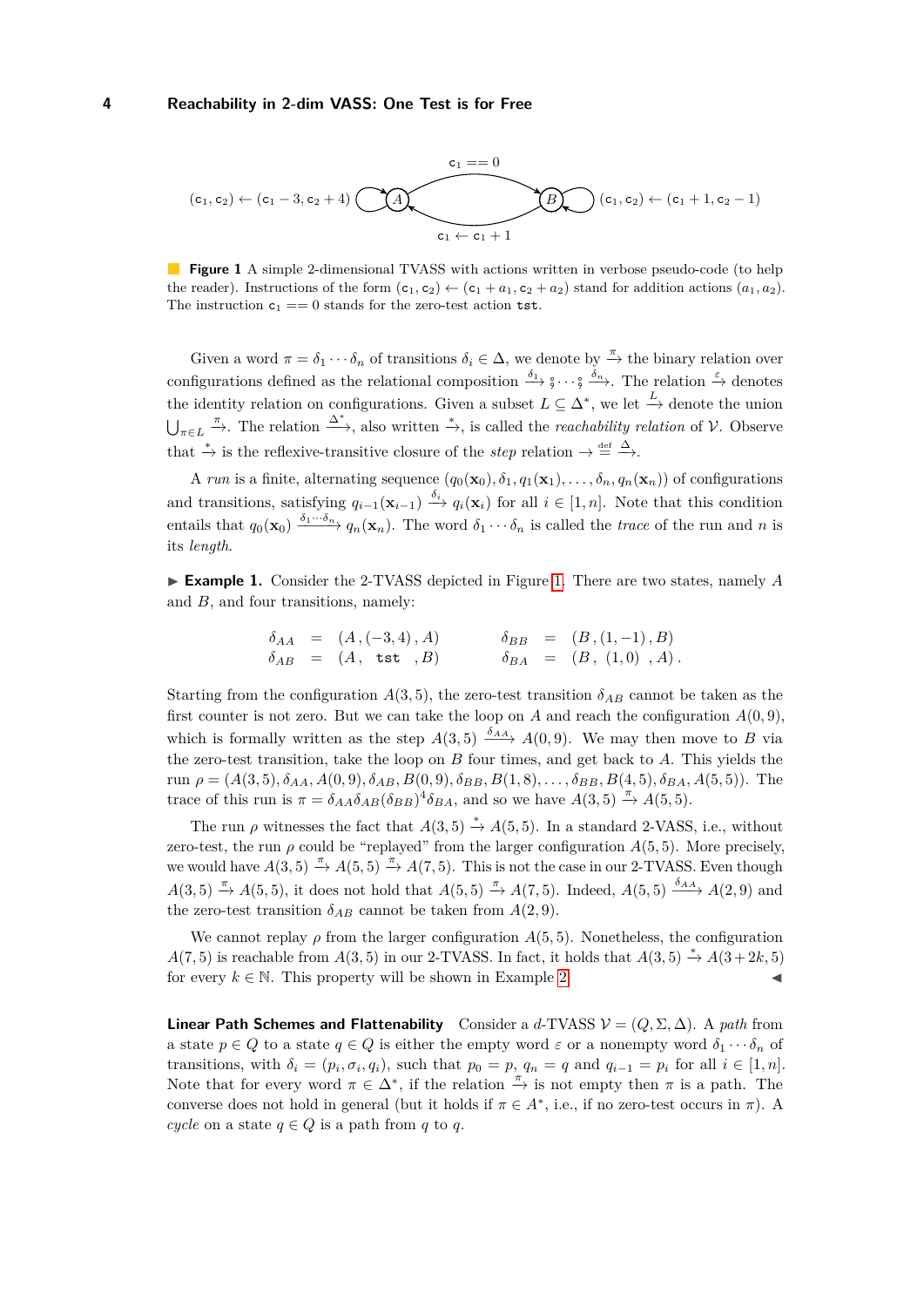A *linear path scheme* from a state  $p \in Q$  to a state  $q \in Q$  is a regular expression L of the form  $L = \alpha_0 \beta_1^* \alpha_1 \cdots \beta_k^* \alpha_k$  where  $\alpha_0 \beta_1 \alpha_1 \cdots \beta_k \alpha_k$  is a path from p to q and each  $\beta_i$ is a cycle. We call  $\beta_1, \ldots, \beta_k$  the *cycles* of *L*. Its *length* is  $|L| \stackrel{\text{def}}{=} |\alpha_0 \beta_1 \alpha_1 \cdots \beta_k \alpha_k|$  and its ∗*-length* is  $|L|_* \stackrel{\text{def}}{=} k$ . We slightly abuse notation and also write *L* for the language associated to a linear path scheme *L*.

<span id="page-4-0"></span>**Example 2.** We claimed at the end of Example [1](#page-3-1) that  $A(3,5) \stackrel{*}{\rightarrow} A(3+2k,5)$  for every  $k \in \mathbb{N}$ . The case where  $k = 0$  is trivial, so let us prove this property assuming that  $k > 0$ . Consider the linear path scheme

$$
L = \delta_{AA} \cdot (\delta_{AB} \delta_{BB} \delta_{BB} \delta_{BA} \delta_{AA})^* \cdot \delta_{AB} \cdot (\delta_{BB})^* \cdot \delta_{BA}.
$$

Note in passing that *L* has length  $|L| = 9$  and  $*$ -length  $|L|_* = 2$ . To simplify notation, let  $\pi \stackrel{\text{def}}{=} \delta_{AB}\delta_{BB}\delta_{BA}\delta_{AA}$ . Observe that  $A(0,x) \stackrel{\pi}{\to} A(0,x+2)$  for every  $x \geq 2$ . It follows that  $A(3,5) \xrightarrow{\delta_{AA}} A(0,9) \xrightarrow{\pi^{k-1}} A(0,2k+7) \xrightarrow{\delta_{AB}} B(0,2k+7) \xrightarrow{(\delta_{BB})^{2k+2}} B(2k+2,5) \xrightarrow{\delta_{BA}}$  $A(2k+3,5)$ . We have shown that  $A(3,5) \stackrel{L}{\rightarrow} A(3+2k,5)$  for every  $k > 0$ .

A binary relation *R* over configurations is called *flattenable*[1](#page-4-1) if there exists a finite set Λ of linear path schemes such that  $R \subseteq \bigcup_{L \in \Lambda}$  $\stackrel{L}{\rightarrow}$ . It is readily seen that the class of flattenable binary relations is closed under union and relational composition. We say that a *d*-TVASS V is *flattenable* when its reachability relation  $\stackrel{*}{\rightarrow}$  is flattenable.

**Flattenability of TVASS in Dimension Two** We showed sixteen years ago in [\[19\]](#page-15-14) that 2-VASS are flattenable. Our approach was refined ten years later by Blondin et al. to provide bounds on the resulting linear path schemes and to show that the reachability problem for 2-VASS is solvable in polynomial space [\[1\]](#page-15-15).

<span id="page-4-2"></span>▶ **Theorem 3** ([\[19,](#page-15-14) [1\]](#page-15-15)). *Every* 2*-VASS is flattenable. Furthermore, for every configurations*  $p(\mathbf{x})$  and  $q(\mathbf{y})$  of a 2*-VASS*  $\mathcal{V} = (Q, \Sigma, \Delta)$  such that  $p(\mathbf{x}) \stackrel{*}{\to} q(\mathbf{y})$ , there exists a linear path *scheme L* with  $|L| \leq (|Q| + ||\Sigma||)^{O(1)}$  and  $|L|_* \leq O(|Q|^2)$  such that  $p(\mathbf{x}) \stackrel{L}{\rightarrow} q(\mathbf{y})$ .

The remainder of this section is devoted to the extension of the first part of Theorem [3](#page-4-2) to 2-TVASS. The existence of small linear path schemes witnessing flattenability will be shown in Sections [3](#page-6-0) and [4,](#page-10-0) and ensuing complexity results will be presented in Sections [5](#page-12-0) and [6.](#page-13-0)

Consider a 2-TVASS  $V = (Q, \Sigma, \Delta)$ . We introduce, for each state  $q \in Q$ , the binary relation  $\downarrow_q$  over configurations defined by  $\downarrow_q = \{(q(0,x), q(0,y)) \mid q(0,x) \stackrel{*}{\to} q(0,y)\}.$  This relation is called the *vertical loop relation* on *q*. We let  $\updownarrow$  denote the union  $\bigcup_{q\in Q}\updownarrow_q$ . We first provide a decomposition of  $\stackrel{*}{\to}$  in terms of  $\stackrel{A^*}{\to}$ ,  $\stackrel{T}{\to}$  and  $\updownarrow$ . Recall that *A* and *T* are the sets of addition transitions and zero-test transitions, respectively.

<span id="page-4-3"></span>
$$
\blacktriangleright \textbf{Lemma 4. } It \ holds \ that \stackrel{*}{\rightarrow} \subseteq \left( \stackrel{A^*}{\longrightarrow} \cup \stackrel{T}{\rightarrow} \cup \stackrel{1}{\downarrow} \right)^{2|Q|+1}
$$

The binary relations  $\stackrel{A^*}{\longrightarrow}$  and  $\stackrel{T}{\longrightarrow}$  are already known to be flattenable. This is a consequence of Theorem [3](#page-4-2) for the former, and flattenability is obvious for the latter. As flattenable binary relations are closed under union and relational composition, it remains to show that  $\updownarrow$  is flattenable. Vertical loops  $q(0, x) \stackrel{*}{\rightarrow} q(0, y)$  either increase the second counter (i.e.,  $y > x$ ), or decrease it (i.e.,  $y < x$ ), or leave it unchanged (i.e.,  $y = x$ ). Let  $\uparrow_q$  and  $\downarrow_q$  denote the

*.*

<span id="page-4-1"></span><sup>1</sup> The same notion is often called *flattable* in the literature. It was simply called *flat* in [\[19\]](#page-15-14).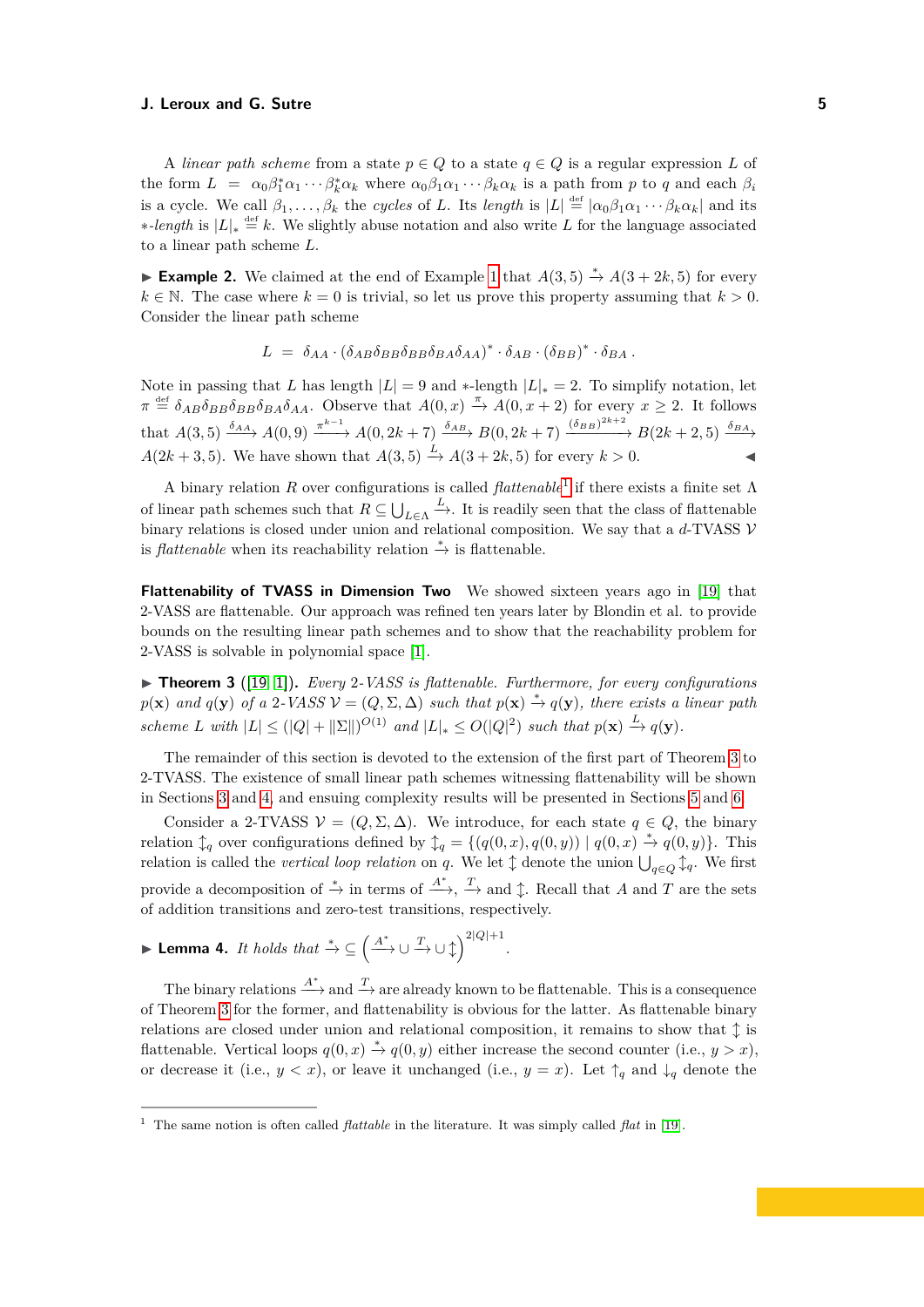subrelations of  $\downarrow_q$  that correspond to the first and second cases, respectively. We first prove that the relations  $\uparrow_q$  are flattenable.

Fix a state  $q \in Q$  and assume that  $\uparrow_q$  is not empty (otherwise it is trivially flattenable). We introduce the sequence  $(D_x)_{x\in\mathbb{N}}$  of subsets of  $\mathbb N$  defined by

$$
D_x = \{d \in \mathbb{N} \mid q(0, x) \stackrel{*}{\rightarrow} q(0, x + d)\}
$$

We derive from the monotonicity of 2-TVASS with respect to the second counter that  $D_0 \subseteq D_1 \subseteq D_2 \cdots$  $D_0 \subseteq D_1 \subseteq D_2 \cdots$  $D_0 \subseteq D_1 \subseteq D_2 \cdots$  and that<sup>2</sup>  $(D_x + D_x) \subseteq D_x$  for every  $x \in \mathbb{N}$ . These two properties entail that the sequence  $(D_x)_{x\in\mathbb{N}}$  is ultimately stationary. Indeed, suppose by contradiction that there is an infinite increasing subsequence  $\{0\} \subsetneq D_{x_0} \subsetneq D_{x_1} \subsetneq D_{x_2} \subsetneq \cdots$ . We may extract  $c, d_1, d_2, \ldots$  such that  $c \in D_{x_0}, c > 0$ , and  $d_i \in D_{x_i} \setminus D_{x_{i-1}}$  for all  $i > 0$ . By the pigeonhole principle, some congruence class modulo *c* contains infinitely many *d<sup>i</sup>* . So there exists  $0 < i < j$  and  $k \in \mathbb{N}$  such that  $d_j = d_i + kc$ . As  $d_i$  and  $c$  are both in  $D_{x_i}$ , we get from  $(D_{x_i} + D_{x_i}) \subseteq D_{x_i}$  that  $d_j \in D_{x_i}$ , which is impossible since  $D_{x_i} \subseteq D_{x_{j-1}}$  and  $d_j \notin D_{x_{j-1}}$ . We have shown that there exists  $t \in \mathbb{N}$  such that  $D_x = D_t$  for all  $x \geq t$ .

Recall that  $\uparrow_q$  was assumed to be nonempty. So there exists  $h \geq 0$ ,  $m > 0$  and a run from  $q(0, h)$  to  $q(0, h + m)$ . Let  $\beta$  denote the trace of this run. Note that  $\beta$  is a nonempty cycle on *q*. We derive from  $q(0, h) \stackrel{\beta}{\rightarrow} q(0, h+m)$  that  $(d+m) \in D_x$  for all  $x \in \mathbb{N}$  and  $d \in D_x$ with  $d \geq h$ . It follows that each  $D_x$  may be decomposed into  $D_x = F_x \cup (B_x + \mathbb{N}m)$  where *F*<sub>*x*</sub> and *B*<sub>*x*</sub> are finite subsets of N such that  $b > h$  for all  $b \in B_x$ . For every  $d \in D_x$ , let  $\alpha_x$ ,d denote the trace of some run from  $q(0, x)$  to  $q(0, x + d)$ . Consider the finite set  $\Lambda$  of linear path schemes defined by

$$
\Lambda = \bigcup_{x \leq t} \Lambda_x \quad \text{and} \quad \Lambda_x = \{ \alpha_{x,f} \mid f \in F_x \} \cup \{ \alpha_{x,b} \beta^* \mid b \in B_x \}.
$$

Observe that  $\Lambda$  is finite as it collects the linear path schemes in  $\Lambda_x$  only for  $x \leq t$ . The linear path schemes in  $\Lambda_x$  with  $x > t$  are redundant because of the above-established stabilization property of  $(D_x)_{x\in\mathbb{N}}$ . We obtain the following lemma by construction.

#### <span id="page-5-1"></span>**If Lemma 5.** *It holds that*  $\uparrow_q \subseteq \bigcup_{L \in \Lambda}$  $\stackrel{L}{\longrightarrow}$ *, hence, the relation*  $\uparrow_q$  *is flattenable.*

Notice that a decreasing vertical loop  $q(0, x) \stackrel{*}{\to} q(0, y)$  with  $y < x$  is an increasing vertical loop in the 2-TVASS  $\overline{V}$  obtained from V by reversing the effect of each transition, i.e.,  $\overline{\Delta} = {\overline{\delta} \mid \delta \in \Delta}$  where  $\overline{(p, \mathbf{a}, q)} = (q, -\mathbf{a}, p)$  and  $\overline{(p, \texttt{tst}, q)} = (q, \texttt{tst}, p)$ . Put differently, the relation  $\downarrow_q$  in V coincides with the relation  $\uparrow_q$  in  $\overline{V}$ . By applying Lemma [5](#page-5-1) to  $\overline{V}$  and taking the mirror image of the resulting linear path schemes, we get that the relation  $\downarrow_q$  in *V* is also flattenable. Since  $\updownarrow$  =  $\bigcup_{q \in Q} \updownarrow_q$  and  $\updownarrow_q \subseteq \uparrow_q \cup \downarrow_q \cup \stackrel{\varepsilon}{\to}$  for every *q* ∈ *Q*, we obtain that  $\uparrow$  is flattenable. Together with Lemma [4](#page-4-3) and Theorem [3,](#page-4-2) this concludes the proof of the following theorem.

### <span id="page-5-2"></span>▶ **Theorem 6.** *Every* 2-*TVASS is flattenable.*

We have presented in this section a direct and simple proof that the reachability relation of every 2-TVASS is flattenable. This result entails, in particular, that the reachability relation is effectively semilinear for 2-TVASS (which was already known [\[9\]](#page-15-18)) and computable by cycle acceleration techniques (see, e.g., [\[20\]](#page-15-20)).

<span id="page-5-0"></span><sup>&</sup>lt;sup>2</sup> The sum  $A + B$  of two subsets  $A, B \subseteq \mathbb{Z}$  is defined as  $\{a + b \mid a \in A \land b \in B\}$ .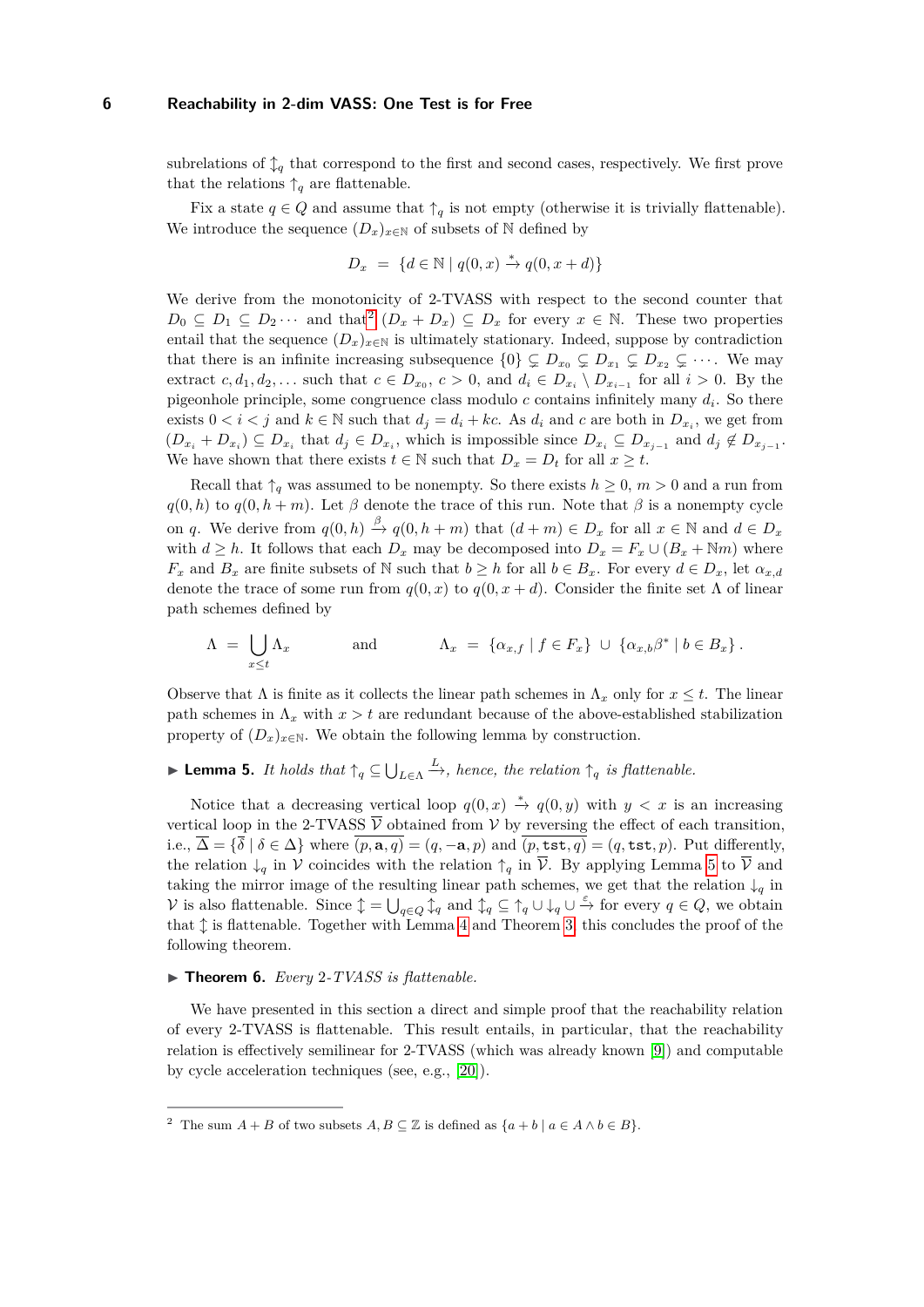To derive complexity results from flattenability, we need to bound the length of linear path schemes witnessing flattenability. This requires a finer analysis of 2-TVASS runs than what was done for Theorem [6](#page-5-2) (the latter will not be used in the remainder of the paper).

# <span id="page-6-0"></span>**3 A Detour via Weighted One-Counter Automata**

We have given in the previous section a simple proof that 2-TVASS are flattenable. This proof provides no bound on the length of the resulting linear path schemes, though. To obtain small linear path schemes witnessing flattenability, we take a detour via weighted one-counter automata. The rationale is that a 2-TVASS behaves like a one-counter automaton equipped with an additional counter (that cannot be tested for zero). When this additional counter is allowed to become negative, actions on it can be seen as weights. We show in this section that, in a weighted one-counter automaton, the reachable weights between two mutually reachable configurations  $p(0)$  and  $q(0)$  can be obtained via small linear path schemes. This will yield, for 2-TVASS, small linear path schemes for the reachability subrelations  $p(0, x) \stackrel{*}{\rightarrow} q(0, y)$ such that *x* and *y* are large and  $q(0, y) \stackrel{*}{\rightarrow} p(0, z)$  for some *z*. For simplicity, we consider weighted one-counter automata where addition actions and weights are in {−1*,* 0*,* 1}

A *weighted one-counter automaton* (shortly called a *WOCA*), is a quadruple  $A =$  $(Q, \Sigma, \Delta, \lambda)$  where  $(Q, \Sigma, \Delta)$  is a 1-TVASS such that  $\Sigma = \{-1, 0, 1, \text{tst}\}$  and  $\lambda : \Delta \to \Delta$ {−1*,* 0*,* 1} is a *weight* function. All notions defined in Section [2](#page-2-0) for 1-TVASS naturally carry over to WOCA. The weight function is extended to words in  $\Delta^*$  by  $\lambda(\delta_1 \cdots \delta_n)$  $\lambda(\delta_1) + \cdots + \lambda(\delta_n)$ . The *weight* of a run is the weight of its trace. For notational convenience, we write  $p(x) \frac{\pi}{w} q(y)$  when  $p(x) \stackrel{\pi}{\to} q(y)$  and  $w = \lambda(\pi)$ . Similarly, we let  $p(x) \stackrel{*}{\to} q(y)$  stand for the existence of  $\pi \in \Delta^*$  such that  $p(x) \frac{\pi}{w} q(y)$ .

As mentioned before, this section is devoted to the proof that, for any states *p* and *q* in a WOCA, the weights  $w \in \mathbb{Z}$  such that  $p(0) \stackrel{*}{\to} q(0) \stackrel{*}{\to} p(0)$  can be obtained via small linear path schemes (see Theorem [12\)](#page-9-0). We start with two pumping lemmas on runs of one-counter automata. The first one, Lemma [7,](#page-6-1) can be seen as an iterated version of the pumping lemma for one-counter languages due to Latteux [\[14\]](#page-15-21). It is an easy consequence of the classical *hill-cutting* technique for one-counter automata (often attributed to Valiant and Paterson [\[29\]](#page-16-5)). The second one, Lemma [9,](#page-7-0) tunes the hill-cutting technique so as to obtain short extracted cycles. This second pumping lemma is crucial to obtain linear path schemes with short cycles. The hill-cutting techniques used in both lemmas are illustrated in Figure [2.](#page-7-1)

We assume for the remainder of this section that  $\mathcal{A} = (Q, \Sigma, \Delta, \lambda)$  is a WOCA and that  $p, q \in Q$  are states of A.

<span id="page-6-1"></span>**► Lemma 7.** *If*  $p(0) \stackrel{\pi}{\rightarrow} q(0)$  *then for every*  $m > 0$  *such that*  $|\pi| \geq m^2 |Q|^3$ , *there exists a factorization*  $\pi = \alpha \beta_1 \cdots \beta_m \gamma \theta_m \cdots \theta_1 \eta$ , with  $\beta_i \theta_i \neq \varepsilon$  *for all*  $i \in [1, m]$ , verifying

$$
p(0) \xrightarrow{\alpha \beta_1^{n_1} \cdots \beta_m^{n_m} \gamma \theta_m^{n_m} \cdots \theta_1^{n_1} \eta} q(0)
$$

*for every*  $n_1, \ldots, n_m \in \mathbb{N}$ .

**Proof Sketch.** If the counter remains below  $m|Q|^2$  then some configuration repeats at least  $m + 1$  times, and the subruns in-between can be iterated arbitrarily many times. The cycles  $β<sub>i</sub>$  come from these subruns and the cycles  $θ<sub>i</sub>$  are empty. Otherwise, the run contains a "high hill" and we extract, for each counter value in  $[0, m|Q|^2]$ , a pair of configurations with this counter value (see Figure [2](#page-7-1) (left)). This extraction proceeds from the inside of the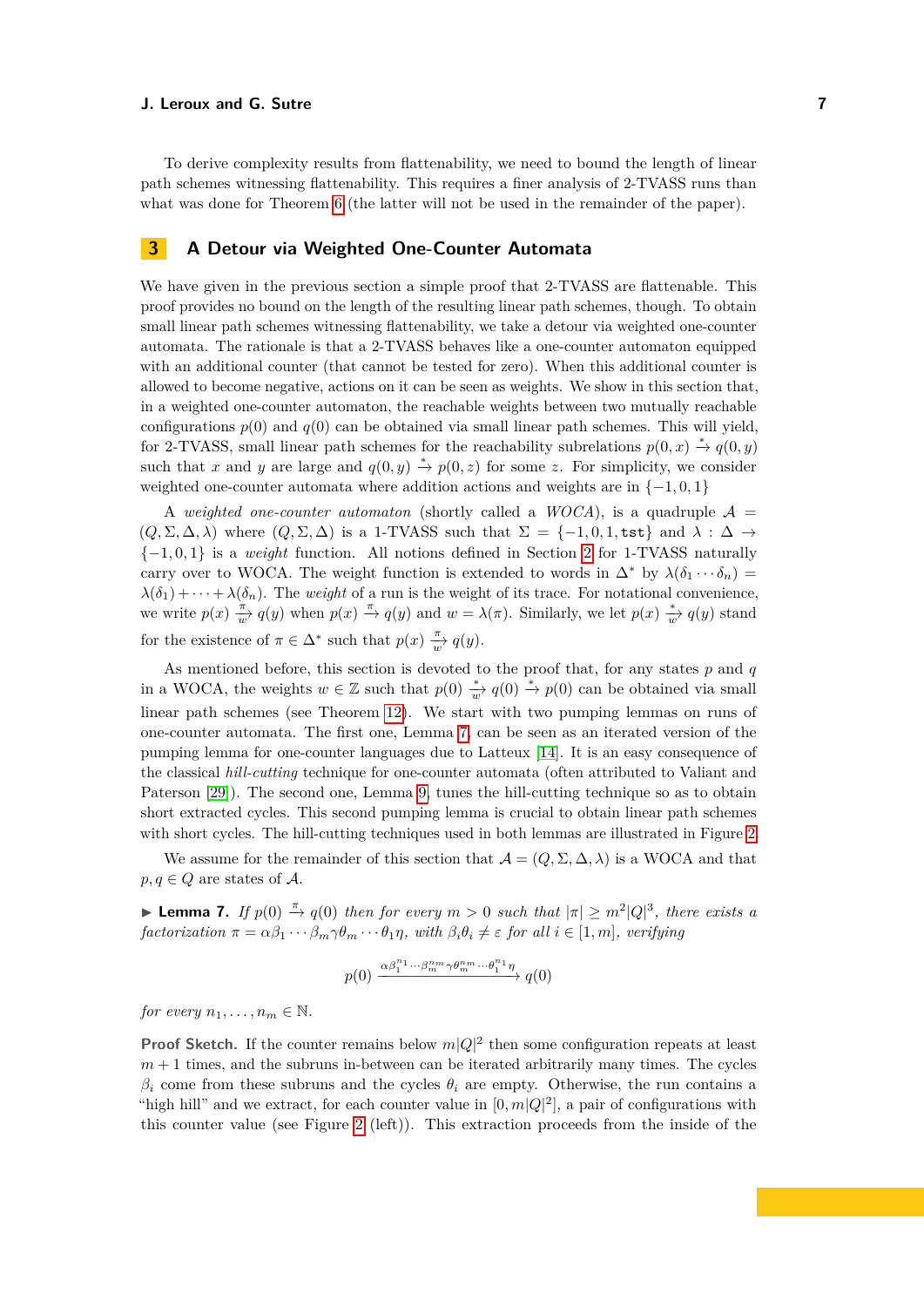<span id="page-7-1"></span>

**Figure 2** Illustration of the pumping lemmas for one-counter automata (Lemma [7](#page-6-1) on the left and Lemma [9](#page-7-0) on the right). The curves show the evolution of the counter along a run. Gray areas denote forbidden zones for the counter.

hill towards the outside. Some pair of states  $(r, s)$  necessarily occurs  $m + 1$  times in this extraction. The subruns between the *r* configurations provide the cycles  $\beta_i$  and the subruns between the *s* configurations provide the cycles  $\theta_i$ . The extraction guarantees that these cycles can be iterated arbitrarily many times.

<span id="page-7-2"></span>► Corollary 8. If  $p(x) \stackrel{*}{\to} q(y)$  then  $p(x) \stackrel{\pi}{\to} q(y)$  for some  $\pi \in \Delta^*$  such that  $|\pi| < (|Q|+x+y)^3$ .

<span id="page-7-0"></span>**► Lemma 9.** *If*  $p(0) \stackrel{\pi}{\rightarrow} q(0)$  *with*  $|\pi| \geq 2|Q|^3$  *then there exists*  $r, s \in Q, x, d \in \mathbb{N}$ *, and a*  $factorization \ \pi = \alpha \beta \gamma \theta \eta$ , with  $\beta \theta \neq \varepsilon$  and no zero-test transition in  $\gamma$ , such that  $x+d \leq 2|Q|^2$ ,  $|\beta \theta| \leq 2|Q|^3$  *and verifying* 

$$
p(0) \xrightarrow{\alpha} r(x) \xrightarrow{\beta^n} r(x+nd) \xrightarrow{\gamma} s(x+nd) \xrightarrow{\theta^n} s(x) \xrightarrow{\eta} q(0)
$$

*for every*  $n \in \mathbb{N}$ *.* 

**Proof Sketch.** If the counter remains below  $2|Q|^2$  then some configuration repeats at least twice. So there is a subrun of length at most  $2|Q|^3$  from some configuration  $r(x)$  to the same configuration  $r(x)$ , and this subrun can be iterated arbitrarily many times. The cycle *β* comes from this subrun and the cycle *θ* is empty. Otherwise, the run contains a "high hill" and we extract, for each counter value in  $[|Q|^2, 2|Q|^2]$ , a pair of configurations with this counter value (see Figure [2](#page-7-1) (right)). For the counter value  $|Q|^2$ , the pair of configurations is extracted from the inside of the hill towards the outside. Let  $t_1$  and  $t_2$  denote the positions of these configurations. For the counter values in  $[|Q|^2 + 1, 2|Q|^2]$ , this extraction proceeds from the outside of the hill — but limited to  $[t_1, t_2]$  — towards the inside. Some pair of states  $(r, s)$  necessarily occurs twice in this extraction. The subrun between the two  $r$  configurations provides the cycle *β* and the subrun between the two *s* configurations provides the cycle *θ*. The extraction guarantees that these cycles can be iterated arbitrarily many times. By construction, the counter remains below  $2|Q|^2$  in the subrun providing the cycle  $\beta$  (except possibly for the last configuration). If  $\beta > |Q|^3$  then some configuration repeats at least twice in this subrun and we can proceed as in the first case of the proof. The same reasoning can also be applied to the cycle  $\theta$ .

We now exploit the two previous pumping lemmas to obtain short runs with appropriate weights. First, we show in Lemma [10](#page-8-0) that if there is a run from  $p(0)$  to  $q(0)$  with positive (resp. negative) weight, then there is a short one. In fact, this lemma will be used in the particular case where  $p = q$  to get short cyclic runs with positive (resp. negative) weights.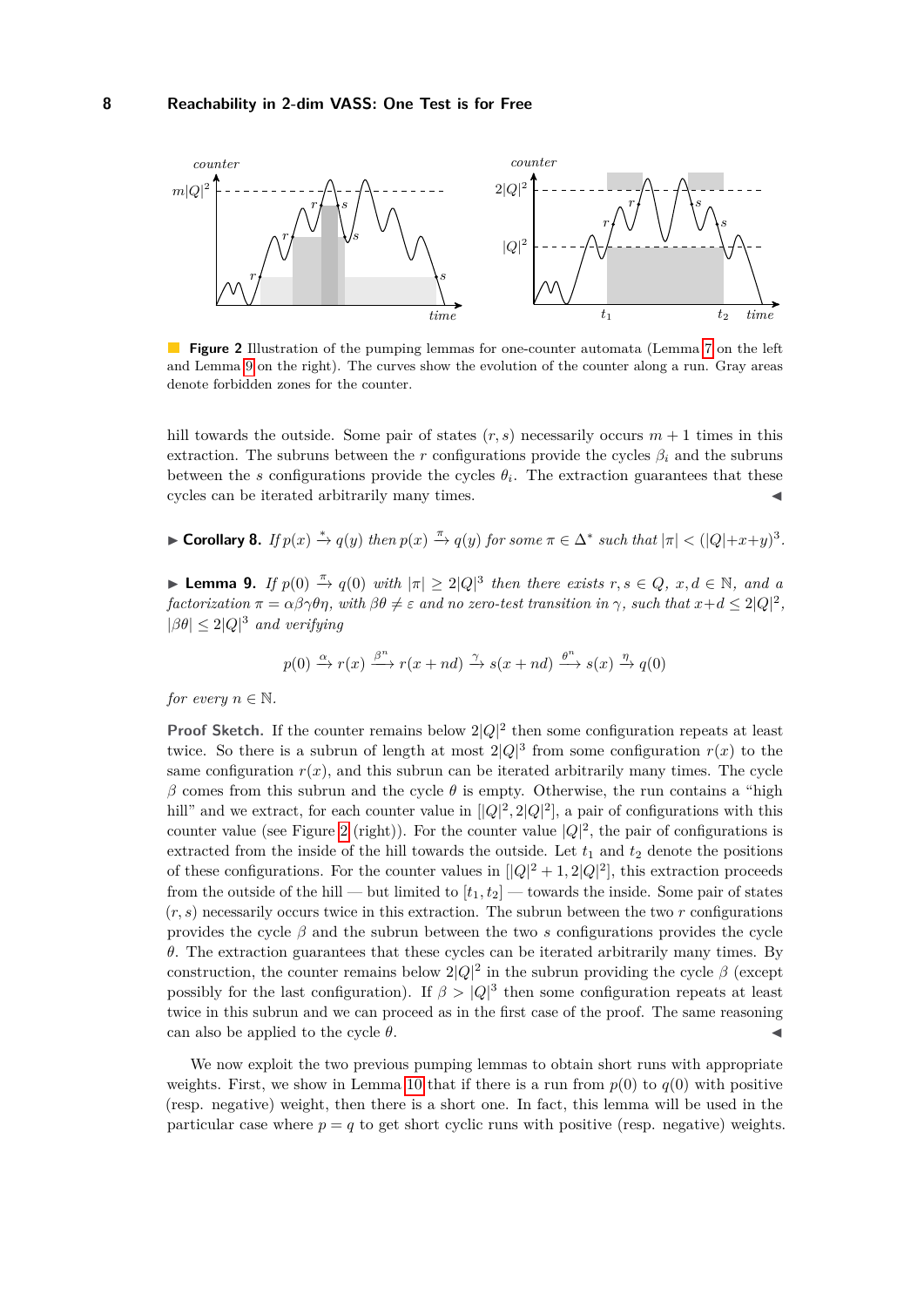Second, we show in Lemma [11](#page-8-1) that, assuming that  $p(0)$  and  $q(0)$  are mutually reachable, if there is a run from  $p(0)$  to  $q(0)$  whose weight is in a given congruence class modulo  $m > 0$ , then there is a short one and the weight difference between the two runs can be "qualitatively compensated" by a cyclic run on  $q(0)$ .

<span id="page-8-0"></span>**► Lemma 10.** *If*  $p(0) \stackrel{*}{w}q(0)$  *for some*  $w \neq 0$  *then*  $p(0) \stackrel{\pi}{w}q(0)$  *for some*  $u \neq 0$  *having the same sign as w and some*  $\pi \in \Delta^*$  *such that*  $|\pi| \leq 539|Q|^9$ .

**Proof.** We only consider the case where the weight *w* is positive. The case where *w* is negative is symmetric. Assume that the set  $\{\pi \in \Delta^* \mid p(0) \stackrel{\pi}{\to} q(0) \wedge \lambda(\pi) > 0\}$  is not empty, and take a word  $\pi$  of minimal length in that set. If  $|\pi| < 2|Q|^3$  then we are done. Otherwise, by Lemma [9,](#page-7-0) there exists  $r, s \in Q$ ,  $x, d \in \mathbb{N}$ , and a factorization  $\pi = \alpha \beta \gamma \theta \eta$  satisfying the conditions of Lemma [9.](#page-7-0) Observe that  $p(0) \xrightarrow{\alpha \gamma \eta} q(0)$  and  $|\alpha \gamma \eta| < |\alpha \beta \gamma \theta \eta|$ . We deduce from the minimality of  $\pi$  that  $\lambda(\alpha \gamma \eta) \leq 0$ . This entails that  $\lambda(\beta \theta) = \lambda(\pi) - \lambda(\alpha \gamma \eta) > 0$ . By Corollary [8,](#page-7-2) since  $p(0) \stackrel{*}{\to} r(x)$  and  $s(x) \stackrel{*}{\to} q(0)$ , there exists  $\alpha', \eta'$  both of length at most  $(|Q| + x)^3$  such that  $p(0) \xrightarrow{\alpha'} r(x)$  and  $s(x) \xrightarrow{\eta'} q(0)$ . Similarly, since  $r(x) \xrightarrow{*} s(x)$  via a run with no zero-test, there exists  $\gamma'$  with no zero-test and of length  $|\gamma'| \leq (|Q| + 2x)^3$  such that  $r(x) \xrightarrow{\gamma'} s(x)$ . As  $x \leq 2|Q|^2$ , we get that  $|\alpha'\gamma'\eta'| \leq (5|Q|^2)^3 + 2(3|Q|^2)^3 \leq 179|Q|^6$ . Now consider the word  $\pi'$  defined by  $\pi' \stackrel{\text{def}}{=} \alpha' \beta^n \gamma' \theta^n \eta'$  where  $n = 1 + |\alpha' \gamma' \eta'|$ . Note that  $p(0) \stackrel{\pi'}{\to} q(0)$  as  $\gamma'$ contains no zero-test and the factorization  $\pi = \alpha \beta \gamma \theta \eta$  satisfies the conditions of Lemma [9.](#page-7-0) Moreover,  $\lambda(\pi') = \lambda(\alpha' \gamma' \eta') + n\lambda(\beta\theta)$ , hence,  $\lambda(\pi') \ge -|\alpha' \gamma' \eta'| + n > 0$ . We deduce from the minimality of  $\pi$  that  $|\pi| \leq |\pi'|$ . It remains to show that  $\pi'$  is short. By construction,  $|\pi'| = |\alpha'\gamma'\eta'| + n|\beta\theta| \leq 179|Q|^6 + 180|Q|^6 \cdot 2|Q|^3$ . We obtain that  $|\pi'| \leq 539|Q|^9$ , which concludes the proof of the lemma.

<span id="page-8-1"></span>**► Lemma 11.** *If*  $p(0) \stackrel{*}{\longrightarrow} q(0) \stackrel{*}{\to} p(0)$  *then for every*  $m > 0$ *, there exists*  $\pi \in \Delta^*$  *with*  $|\pi| < m^2 |Q|^3$  *verifying*  $p(0) \stackrel{\pi}{\rightarrow} q(0)$  *and*  $\lambda(\pi) \equiv w \pmod{m}$ , *and such that if*  $w \neq \lambda(\pi)$  *then*  $q(0) \stackrel{*}{\rightarrow} q(0)$  *for some*  $v \neq 0$  *having the same sign as*  $w - \lambda(\pi)$ *.* 

**Proof.** Assume that  $p(0) \stackrel{*}{\longrightarrow} q(0) \stackrel{*}{\to} p(0)$  and let  $m > 0$ . Let  $C(\pi)$  denote the condition that if  $w \neq \lambda(\pi)$  then  $q(0) \stackrel{*}{\underset{\longrightarrow}{v}} q(0)$  for some  $v \neq 0$  having the same sign as  $w - \lambda(\pi)$ . Consider the set *S* of all words  $\pi \in \Delta^*$  such that  $p(0) \stackrel{\pi}{\to} q(0)$ ,  $\lambda(\pi) \equiv w \pmod{m}$  and *C*( $\pi$ ) holds. This set is not empty since *p*(0)  $\frac{*}{w}$  *q*(0). Take a word  $\pi$  of minimal length in *S* and let us prove that  $|\pi|$  meets the desired bound. Suppose, by contradiction, that  $|\pi| \geq m^2 |Q|^3$ . By Lemma [7,](#page-6-1) there exists a factorization  $\pi = \alpha \beta_1 \cdots \beta_m \gamma \theta_m \cdots \theta_1 \eta$ , with  $\beta_i \theta_i \neq \varepsilon$  for all  $i \in [1, m]$ , such that  $p(0) \xrightarrow{\alpha \beta_1^{n_1} \cdots \beta_m^{n_m} \gamma \theta_m^{n_m} \cdots \theta_1^{n_1} \eta}} q(0)$  for every  $n_1, \ldots, n_m \in \mathbb{N}$ . Let  $u_i \stackrel{\text{def}}{=} \lambda(\beta_1 \cdots \beta_i \theta_i \cdots \theta_1)$  for every  $i \in [0, m]$ , with the understanding that  $u_0 = \lambda(\varepsilon) = 0$ , and consider the sequence  $u_0, \ldots, u_m$ . By the pigeonhole principle, there exists  $0 \le i \le j \le m$ such that  $u_i$  and  $u_j$  are in the same congruence class modulo *m*. So  $u_j = u_i + u$  for some  $u \in \mathbb{Z}m$ . This means that  $\lambda(\beta_{i+1} \cdots \beta_j \theta_j \cdots \theta_{i+1}) = u$ . Now, for each  $k \in \mathbb{N}$ , let  $\pi'_k$  denote the word obtained from  $\pi$  by taking the cycles  $\beta_{i+1}, \ldots, \beta_j$  and  $\theta_j, \ldots, \theta_{i+1}$  exactly k times, formally,  $\pi'_k \stackrel{\text{def}}{=} \alpha \beta_1 \cdots \beta_i \beta_{i+1}^k \cdots \beta_j^k \beta_{j+1} \cdots \beta_m \gamma \theta_m \cdots \theta_{j+1} \theta_j^k \cdots \theta_{i+1}^k \theta_i \cdots \theta_1 \eta$ . It is readily seen that  $p(0) \xrightarrow{\pi'_k} q(0)$  and  $\lambda(\pi'_k) = \lambda(\pi) + (k-1)u$ .

Let us prove that  $\pi'_0 \in S$ . We have already shown that  $p(0) \xrightarrow{\pi'_0} q(0)$  and  $\lambda(\pi'_0) = \lambda(\pi) - u$ , hence,  $\lambda(\pi'_0) \equiv w \pmod{m}$ . It remains to show that  $C(\pi'_0)$  holds. Let  $s, s' \in \{-1, 0, 1\}$ denote the signs of  $w - \lambda(\pi)$  and  $w - \lambda(\pi'_0)$ , respectively. If  $s' = 0$  then  $C(\pi'_0)$  holds trivially.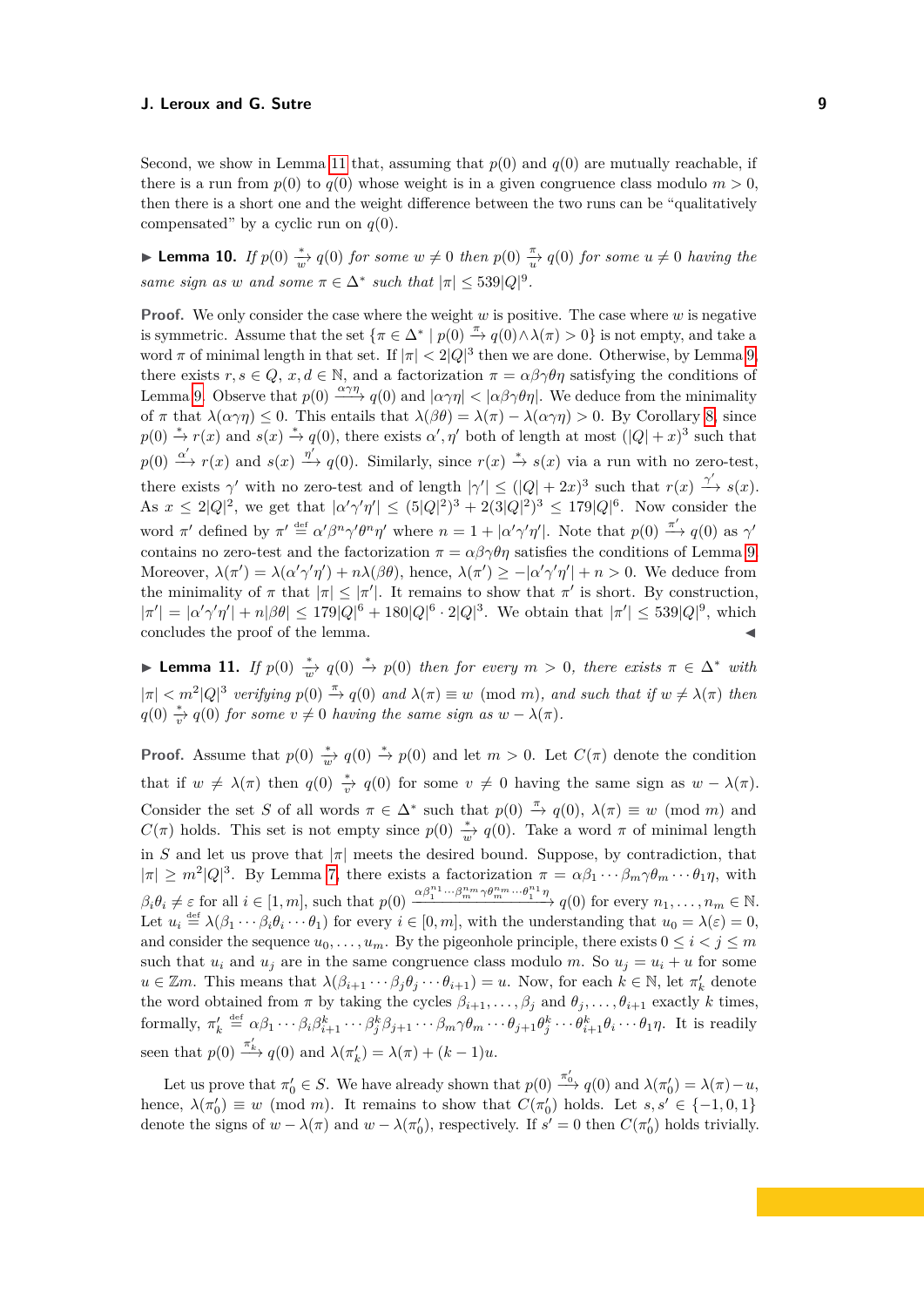If  $s' \neq 0$  and  $s = s'$  then  $C(\pi_0')$  holds because  $C(\pi)$  holds. If  $s' = 1$  and  $s \leq 0$  then  $\lambda(\pi'_0) < w \leq \lambda(\pi)$ , hence,  $u > 0$ . It follows from  $\lambda(\pi'_k) = \lambda(\pi) + (k-1)u$  that  $p(0) \stackrel{*}{\rightarrow} q(0)$ for infinitely many  $v > 0$ . As  $q(0) \stackrel{*}{\rightarrow} p(0)$ , we deduce that  $q(0) \stackrel{*}{\rightarrow} q(0)$  for some  $v > 0$ , hence,  $C(\pi_0')$  holds. If  $s' = -1$  and  $s \geq 0$  then  $\lambda(\pi) \leq w < \lambda(\pi_0')$ , hence,  $u < 0$ . It follows from  $\lambda(\pi'_k) = \lambda(\pi) + (k-1)u$  that  $p(0) \stackrel{*}{\rightarrow} q(0)$  for infinitely many  $v < 0$ . As  $q(0) \stackrel{*}{\rightarrow} p(0)$ , we deduce that  $q(0) \frac{*}{v} q(0)$  for some  $v < 0$ , hence,  $C(\pi_0')$  holds. We have shown in all cases that  $\pi_0' \in S$ . This contradicts the minimality of  $\pi$  since  $|\pi'_0| = |\pi| - |\beta_{i+1} \cdots \beta_j \theta_j \cdots \theta_{i+1}| < |\pi|$ .

We are now ready to prove the main result of this section, namely that the reachable weights between two mutually reachable configurations  $p(0)$  and  $q(0)$  can be obtained via small linear path schemes.

<span id="page-9-0"></span>**► Theorem 12.** *Let*  $A = (Q, \Sigma, \Delta, \lambda)$  *be a WOCA. For every states*  $p, q \in Q$  *and weight*  $w \in \mathbb{Z}$ *verifying*  $p(0) \stackrel{*}{\longrightarrow} q(0) \stackrel{*}{\longrightarrow} p(0)$ *, there exists*  $\alpha, \beta \in \Delta^*$  *and*  $n \in \mathbb{N}$  *such that*  $p(0) \stackrel{\alpha\beta^n}{\longrightarrow} q(0)$ *,*  $q(0) \stackrel{\beta}{\rightarrow} q(0)$  *and*  $|\alpha\beta| \leq (2|Q|)^{39}$ .

**Proof.** Assume that  $p(0) \stackrel{*}{\to} q(0) \stackrel{*}{\to} p(0)$ . We start by fixing two short cyclic runs on *q*(0), one with positive weight and one with negative weight, as follows. By Lemma [10,](#page-8-0) if  $q(0) \stackrel{*}{\longrightarrow} q(0)$  for some  $w > 0$  then  $q(0) \stackrel{\beta}{\longrightarrow} q(0)$  for some  $\beta \in \Delta^*$  such that  $\lambda(\beta) > 0$  and  $|\beta| \leq 539|Q|^9$ . Let  $\beta \stackrel{\text{def}}{=} \varepsilon$  otherwise. Analogously, if  $q(0) \stackrel{*}{w} q(0)$  for some  $w < 0$  then  $q(0) \stackrel{\theta}{\to} q(0)$  for some  $\theta \in \Delta^*$  such that  $\lambda(\theta) < 0$  and  $|\theta| \leq 539|Q|^9$ . Let  $\theta \stackrel{\text{def}}{=} \varepsilon$  otherwise.

By Lemma [11,](#page-8-1) for each  $m \in \{1, \lambda(\beta), -\lambda(\theta), -\lambda(\beta)\lambda(\theta)\}$  such that  $m > 0$ , there exists  $a_m \in \Delta^*$  with  $|a_m| < m^2 |Q|^3$  verifying  $p(0) \xrightarrow{\alpha_m} q(0)$  and  $\lambda(\alpha_m) \equiv w \pmod{m}$ , and such that if  $w \neq \lambda(\alpha_m)$  then  $q(0) \frac{*}{v} q(0)$  for some  $v \neq 0$  having the same sign as  $w - \lambda(\alpha_m)$ . Let  $u_m \stackrel{\text{def}}{=} w - \lambda(\alpha_m)$  and note that  $u_m \in \mathbb{Z}m$ . Moreover,  $u_m > 0$  implies  $\beta \neq \varepsilon$  and  $u_m < 0$ implies  $\theta \neq \varepsilon$ . We now consider four cases depending on the emptiness of  $\beta$  and  $\theta$ .

If  $\beta = \theta = \varepsilon$  then we use  $\alpha_m$  and  $u_m$  for  $m \stackrel{\text{def}}{=} 1$ . We derive from  $\beta = \theta = \varepsilon$  that  $u_m = 0$ . It follows that  $w = \lambda(\alpha_m) + u_m = \lambda(\alpha_m \beta)$ .

If  $\beta \neq \varepsilon$  and  $\theta = \varepsilon$  then we use  $\alpha_m$  and  $u_m$  for  $m \stackrel{\text{def}}{=} \lambda(\beta) > 0$ . We derive from  $\theta = \varepsilon$ that  $u_m \geq 0$ . As  $u_m \in \mathbb{Z}m$ , we get that  $u_m = n\lambda(\beta)$  for some  $n \in \mathbb{N}$ . It follows that  $w = \lambda(\alpha_m) + u_m = \lambda(\alpha_m \beta^n).$ 

If  $\beta = \varepsilon$  and  $\theta \neq \varepsilon$  then we use  $\alpha_m$  and  $u_m$  for  $m \stackrel{\text{def}}{=} -\lambda(\theta) > 0$ . We derive from  $\beta = \varepsilon$ that  $u_m \leq 0$ . As  $u_m \in \mathbb{Z}m$ , we get that  $u_m = n\lambda(\theta)$  for some  $n \in \mathbb{N}$ . It follows that  $w = \lambda(\alpha_m) + u_m = \lambda(\alpha_m \theta^n).$ 

If  $\beta \neq \varepsilon$  and  $\theta \neq \varepsilon$  then we use  $\alpha_m$  and  $u_m$  for  $m \stackrel{\text{def}}{=} -\lambda(\beta)\lambda(\theta) > 0$ . As  $u_m \in \mathbb{Z}m$ , we get that  $u_m = n\lambda(\beta)\lambda(\theta)$  for some  $n \in \mathbb{Z}$ . If  $n \leq 0$  then  $w = \lambda(\alpha_m) + u_m = \lambda(\alpha_m\beta^{n\lambda(\theta)})$ . If  $n \geq 0$  then  $w = \lambda(\alpha_m) + u_m = \lambda(\alpha_m \theta^{n\lambda(\beta)})$ .

We have shown in each case that  $w = \lambda(\alpha_m \gamma^n)$  for some  $m \in \{1, \lambda(\beta), -\lambda(\theta), -\lambda(\beta)\lambda(\theta)\}$ with  $m > 0$ , some  $\gamma \in \{\beta, \theta\}$  and some  $n \in \mathbb{N}$ . Moreover, our choice of  $\beta$  and  $\theta$  ensures that  $m \leq (539|Q|^9)^2$ ,  $q(0) \stackrel{\gamma}{\rightarrow} q(0)$  and  $|\gamma| \leq 539|Q|^9$ . Recall that  $p(0) \stackrel{\alpha_{m}}{\longrightarrow} q(0)$  and  $|\alpha_m| < m^2 |Q|^3$ . It follows that  $p(0) \xrightarrow{a_m \gamma^n} q(0)$  and  $|\alpha_m| \le (539|Q|^9)^4 |Q|^3$ . We obtain that  $|\alpha_m \gamma| \leq (2|Q|)^{39}$ , which concludes the proof of the theorem.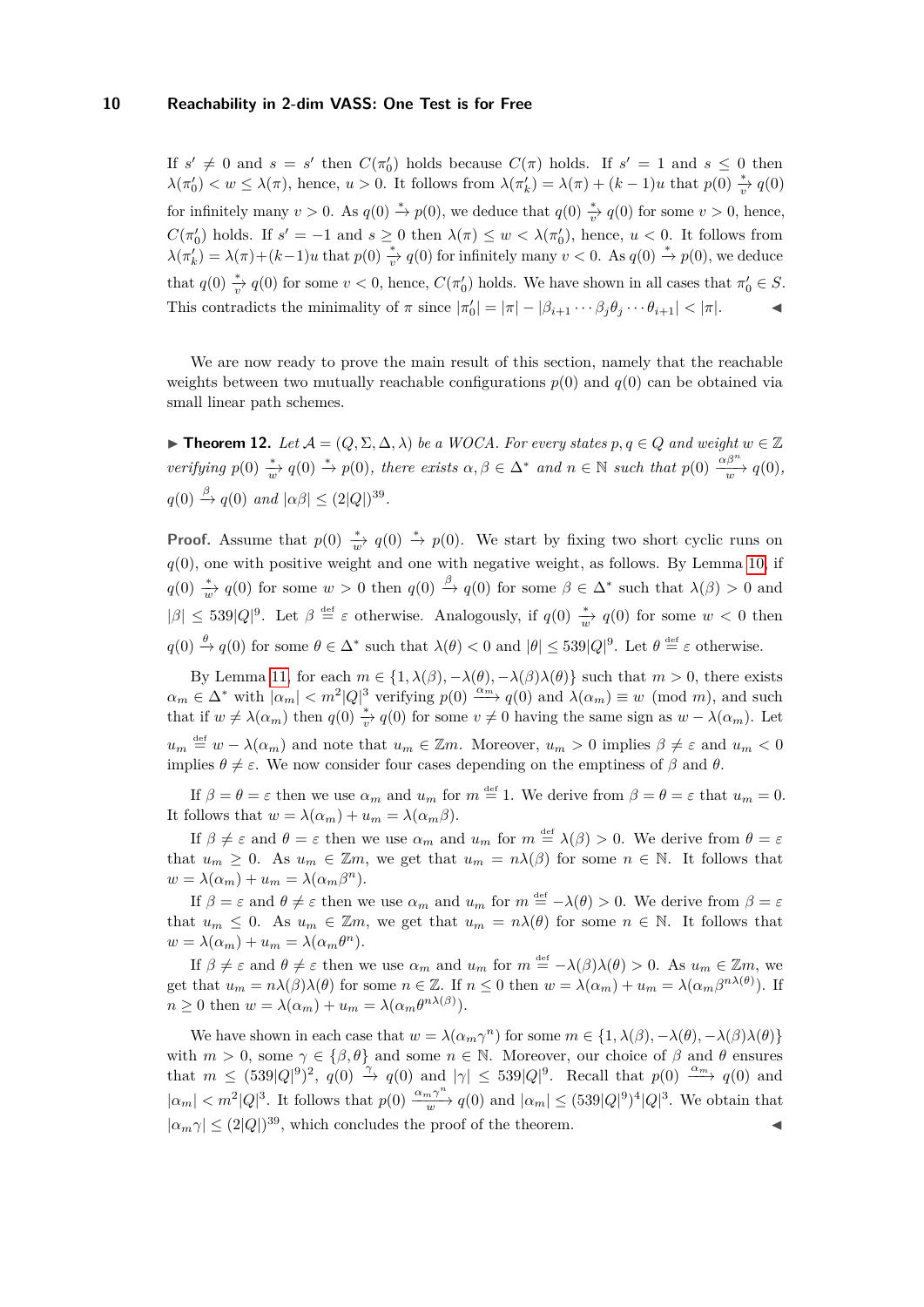# <span id="page-10-0"></span>**4 Succinct Flattenability of 2-TVASS**

We have shown in Section [2](#page-2-0) that 2-TVASS are flattenable. We now prove that flattenability of 2-TVASS can be witnessed by small linear path schemes.

We first introduce a binary relation  $\sim$  over the states of a 2-TVASS V, defined by  $p \rightsquigarrow q$  if  $p(0, x) \stackrel{*}{\rightarrow} q(0, y)$  for some  $x, y \in \mathbb{N}$ . Notice that this relation is transitive since  $p(0,x) \stackrel{*}{\rightarrow} q(0,y)$  and  $q(0,x') \stackrel{*}{\rightarrow} r(0,y')$  implies  $p(0,x+x') \stackrel{*}{\rightarrow} q(0,y+x') \stackrel{*}{\rightarrow} r(0,y+y')$  by monotonicity. As mentioned in Section [3,](#page-6-0) a WOCA can be associated to any 2-TVASS by considering actions on the second counter, the one that is not tested for zero, as weights. Under this observation,  $p \rightarrow q$  if, and only if,  $p(0) \stackrel{*}{\rightarrow} q(0)$  in the associated WOCA. This observation also provides a way to convert Theorem [12](#page-9-0) to the following lemma.

<span id="page-10-1"></span>**► Lemma 13.** *There exists a constant*  $h \ge 1$  *such that, for every*  $2$ -*TVASS*  $V = (Q, \Sigma, \Delta)$ *, if*  $p(0, x) \stackrel{*}{\rightarrow} q(0, y)$  *with*  $x, y \geq (|Q| + ||\Sigma||)^h$  and  $q \rightsquigarrow p$ , then there exists a linear path scheme *L* with  $|L| \leq (|Q| + ||\Sigma||)^{O(1)}$  and  $|L|_* = 1$  such that  $p(0, x) \stackrel{L}{\to} q(0, y)$ .

**Proof.** A 2-TVASS cannot be directly translated into a WOCA since some addition transitions  $(p, \mathbf{a}, q)$  may satisfy  $\|\mathbf{a}\| > 1$ . However, by introducing intermediate states and transitions between *p* and *q*, we can overcome this problem. It follows that we can assume, without loss of generality, that every addition transition  $(p, \mathbf{a}, q)$  satisfies  $\|\mathbf{a}\| \leq 1$ . Additionally, by introducing for each state  $p$  and each addition transition  $\delta$  an intermediate state, we can assume that if  $(p, \mathbf{a}, q)$  and  $(p, \mathbf{b}, q)$  are two addition transitions such that  $\mathbf{a}(1) = \mathbf{b}(1)$  then **a**(2) = **b**(2). Thanks to this assumption, we can associate to a 2-TVASS  $V = (Q, \Sigma, \Delta)$  a WOCA  $(Q, \Sigma', \Delta', \lambda)$  in such a way  $(p, (a, b), q)$  is a transition in V if, and only if,  $(p, a, q)$  is a transition in the WOCA weighted by *b*, and such that  $(p, \texttt{tst}, q)$  is a transition in V if, and only if,  $(p, \texttt{tst}, q)$  is a transition in the WOCA, and in that case the transition is weighted by zero. Now, let us consider two configurations  $p(0, x)$  and  $q(0, y)$  with  $x, y \geq (2|Q|)^{39}$  such that  $p(0, x) \stackrel{*}{\rightarrow} q(0, y)$  and  $q \rightsquigarrow p$  in V. Notice that  $p(0) \stackrel{*}{\rightarrow} q(0)$  and  $q(0) \stackrel{*}{\rightarrow} p(0)$  in the WOCA with  $w = y - x$ . From Theorem [12,](#page-9-0) it follows that there exists a path  $\pi$  from  $p$  to  $q$ , a cycle *θ* on *q*, and  $n \in \mathbb{N}$  such that  $p(0) \frac{\pi \theta^n}{w} q(0)$  with  $|\pi \theta| \leq (2|Q|)^{39}$ . Notice that  $\pi$  and  $\theta$  in the WOCA corresponds to a path  $\alpha$  and a cycle  $\beta$  in V, respectively. Since  $x, y \geq (2|Q|)^{39} \geq |\alpha\beta|$ , observe that  $p(0, x) \stackrel{\alpha\beta^n}{\longrightarrow} q(0, y)$  since each execution of  $\beta$  can decrease or increase the second counter by a value bounded by  $|\beta| \leq (2|Q|)^{39}$ . **Just a strategie and the strategie of the strategie** 

The previous lemma captures the reachability relation of a 2-TVASS between configurations  $p(0, x)$  and  $q(0, y)$  with  $p \leadsto q \leadsto p$  and x, y are large. In order to capture the same relation when *x* or *y* are small, the following result will be useful.

<span id="page-10-2"></span>**► Theorem 14** ([\[7\]](#page-15-22)). *For every* 2*-VASS*  $\mathcal{V} = (Q, \Sigma, \Delta)$ *, and for every configurations*  $p(\mathbf{x})$ *and*  $q(\mathbf{y})$  *such that*  $p(\mathbf{x}) \stackrel{*}{\rightarrow} q(\mathbf{y})$  *in*  $\mathcal{V}$ *, there exists a path*  $\pi$  *such that*  $p(\mathbf{x}) \stackrel{\pi}{\rightarrow} q(\mathbf{y})$  *and satisfying*

$$
|\pi| \leq (|Q| + ||\Sigma|| + ||\mathbf{x}|| + ||\mathbf{y}||)^{O(1)}.
$$

We are now ready to refine Lemma [5](#page-5-1) with complexity bounds. Recall that  $\updownarrow_q$  is the vertical loop relation on *q* defined by  $\mathcal{L}_q = \{(q(0,x), q(0,y)) | q(0,x) \stackrel{*}{\rightarrow} q(0,y)\}.$ 

<span id="page-10-3"></span> $\blacktriangleright$  **Lemma 15.** *For every* 2-*TVASS*  $V = (Q, \Sigma, \Delta)$  *and state*  $q \in Q$ *, we have*  $\mathcal{L}_q$  ⊆ ∪<sub>*L*∈Λ</sub>  $\xrightarrow{L}$  *for some finite set*  $\Lambda$  *of linear path schemes*  $L$  *such that*  $|L| \leq (|Q| + ||\Sigma||)^{O(1)}$  *and*  $|L|_* \leq O(|Q|^2)$ *.*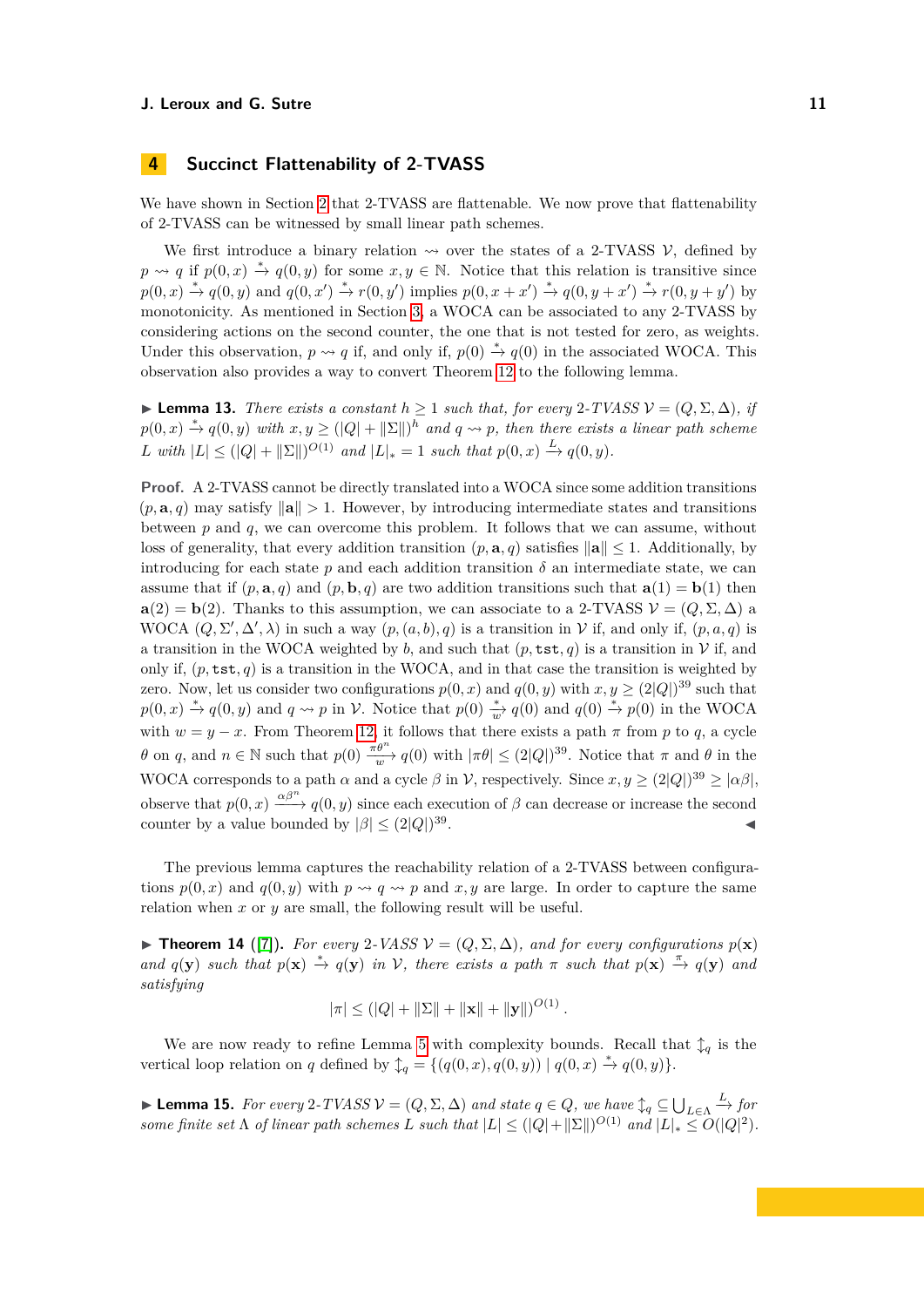**Proof.** Let  $h \geq 1$  be the constant of Lemma [13,](#page-10-1) and let  $c \geq 1$  be a constant satisfying  $O(1) \leq c$  and  $O(|Q|^2) \leq c|Q|^2$  in Lemma [13,](#page-10-1) Theorem [3,](#page-4-2) and Theorem [14.](#page-10-2) Let us consider a 2-TVASS  $V = (Q, \Sigma, \Delta)$  and let  $N = |Q| + ||\Sigma||$ .

Observe that a run from a configuration  $q(0, x)$  to a configuration  $q(0, y)$  can be split in such a way:

$$
q(0,x) = q_1(0,x_1) \xrightarrow{A^* \cup T} q_2(0,x_2) \cdots \xrightarrow{A^* \cup T} q_k(0,x_k) = q(0,y)
$$

Moreover, by removing some parts of such a run, we can assume that the configurations  $q_i(0, x_i)$  are pairwise distinct.

Notice that if  $x_j \leq N^h$  for every  $j \in [1, k]$ , then  $k \leq |Q| \cdot N^h \leq N^{h+1}$ . By apply-ing Theorem [14,](#page-10-2) we deduce that for every  $j \in [2, k]$ , there exists a path  $\alpha_j$  such that  $q_{j-1}(0, x_{j-1}) \xrightarrow{\alpha_j} q_j(0, x_j)$  with  $|\alpha_j| \leq (N + 2N^h)^c$ . In particular  $\alpha$  defined as  $\alpha_2 \cdots \alpha_k$  is a path such that  $q(0, x) \stackrel{\alpha}{\rightarrow} q(0, y)$  with  $|\alpha| \leq k \cdot (N + 2N^h)^c \leq N^e$  for some constant *e*. We are done with the linear path scheme  $L = \alpha$ . So, we can assume that there exists *j* such that  $x_j \geq N^h$ . In that case, we introduce  $j_{\text{min}}$  and  $j_{\text{max}}$  respectively defined as the minimal and the maximal *j* satisfying this property.

Let us prove that there exists a linear path scheme  $L_{\text{min}}$  such that  $|L_{\text{min}}| \leq N^e + N^c$ and  $|L_{\text{min}}|_* \leq c|Q|^2$  and such that  $q(0, x) \xrightarrow{L_{\text{min}}} q_{j_{\text{min}}}(0, x_{j_{\text{min}}})$ . Observe that if  $j_{\text{min}} = 1$ , the proof is immediate with  $L_{\text{min}}$  reduced to the empty path. If  $j_{\text{min}} > 1$ , as  $x_j < N^h$ for every  $1 \leq j \leq j_{\text{min}}$ , we deduce from the previous paragraph that there exists a path  $\alpha_{\min}$  with a length bounded by  $N^e$  such that  $q(0, x) \xrightarrow{\alpha_{\min}} q_{j_{\min}-1}(0, x_{j_{\min}-1})$ . Recall that  $q_{j_{\min}-1}(0, x_{j_{\min}-1}) \xrightarrow{A^* \cup T} q_{j_{\min}}(0, x_{j_{\min}})$ . Based on Theorem [3,](#page-4-2) we deduce that there exists a linear path scheme  $L_0$  such that  $q_{j_{\text{min}}-1}(0, x_{j_{\text{min}}-1}) \xrightarrow{L_0} q_{j_{\text{min}}}(0, x_{j_{\text{min}}})$  with  $|L_0| \leq N^c$  and  $|L_0|_* ≤ c|Q|^2$ . By considering  $L_{\text{min}} = \alpha_{\text{min}}L_0$  we are done. Symmetrically, there exists a linear path scheme  $L_{\text{max}}$  such that  $|L_{\text{max}}| \leq N^e + N^c$  and  $|L_{\text{max}}|_* \leq c|Q|^2$  and such that  $q_{j_{\max}}(0, x_{j_{\max}}) \xrightarrow{L_{\max}} q(0, y).$ 

Note that  $q_{j_{\text{max}}} \leadsto q_k = q_1 \leadsto q_{j_{\text{min}}}$ , hence,  $q_{j_{\text{max}}} \leadsto q_{j_{\text{min}}}$ . By applying Lemma [13,](#page-10-1) we deduce that there exists a linear path scheme  $L_1$  with  $|L_1| \leq N^c$  and  $|L|_* = 1$  such that  $q_{j_{\min}}(0, x_{j_{\min}}) \xrightarrow{L_1} q_{j_{\max}}(0, x_{j_{\max}})$ , It follows that the linear path scheme *L* defined as  $L_{\min}L_1L_{\max}$ satisfies the lemma.

<span id="page-11-0"></span> $\triangleright$  **Corollary 16.** *Every* 2-*TVASS* is flattenable. Furthermore, for every configurations  $p(\mathbf{x})$ *and*  $q(\mathbf{y})$  *of a* 2*-TVASS*  $\mathcal{V} = (Q, \Sigma, \Delta)$  *such that*  $p(\mathbf{x}) \stackrel{*}{\rightarrow} q(\mathbf{y})$ *, there exists a linear path scheme L* with  $|L| \leq (|Q| + ||\Sigma||)^{O(1)}$  and  $|L|_* \leq O(|Q|^3)$  *such that*  $p(\mathbf{x}) \xrightarrow{L} q(\mathbf{y})$ *.* 

**Proof.** The proof is a direct corollary of Lemma [4,](#page-4-3) Theorem [3,](#page-4-2) and Lemma [15.](#page-10-3)

► **Example [1](#page-3-1)7.** As an illustration of Corollary [16,](#page-11-0) let us continue Examples 1 and [2](#page-4-0) and provide a finite set  $\Lambda$  of "small" linear path schemes such that  $A(\mathbf{x}) \stackrel{*}{\to} B(\mathbf{y})$  if, and only if,  $A(\mathbf{x}) \xrightarrow{L} B(\mathbf{y})$  for some  $L \in \Lambda$ . First, we observe that for every  $x, y \in \mathbb{N}$ , if  $A(0, x) \xrightarrow{*} A(0, y)$ then  $x = y$  or the following condition is satisfied:

$$
x \ge 2 \ \land \ y \ge x + 2 \ \land \ (y = x + 3 \Rightarrow x \ge 5) \ \land \ (y = x + 5 \Rightarrow x \ge 3).
$$

Second, we introduce the paths  $\pi = \delta_{AB}\delta_{BB}\delta_{BB}\delta_{BA}\delta_{AA}$  and  $\sigma = \delta_{AB}(\delta_{BB})^5\delta_{BA}(\delta_{AA})^2$ . It is routinely checked that  $A(0, x) \stackrel{\pi}{\rightarrow} A(0, y)$  if, and only if,  $x \ge 2$  and  $y = x + 2$ . Similarly,  $A(0,x) \stackrel{\sigma}{\rightarrow} A(0,y)$  if, and only if,  $x \ge 5$  and  $y = x + 3$ . We derive that  $A(0,x) \stackrel{*}{\rightarrow} A(0,y)$ if, and only if,  $A(0, x) \xrightarrow{\pi^* \cdot {\{\varepsilon, \sigma\}}} A(0, y)$ . We are now done by taking  $\Lambda = \{L_1, L_2\}$  where *L*<sub>1</sub> and *L*<sub>2</sub> are the linear path schemes defined by  $L_1 = (\delta_{AA})^* \cdot \pi^* \cdot \delta_{AB} \cdot (\delta_{BB})^*$  and  $L_2 = (\delta_{AA})^* \cdot \pi^* \cdot \sigma \delta_{AB} \cdot (\delta_{BB})^*$ . John Stein Stein Stein Stein Stein Stein Stein Stein Stein Stein Stein Stein Stein Stein Stein Stein Stein S<br>John Stein Stein Stein Stein Stein Stein Stein Stein Stein Stein Stein Stein Stein Stein Stein Stein Stein Ste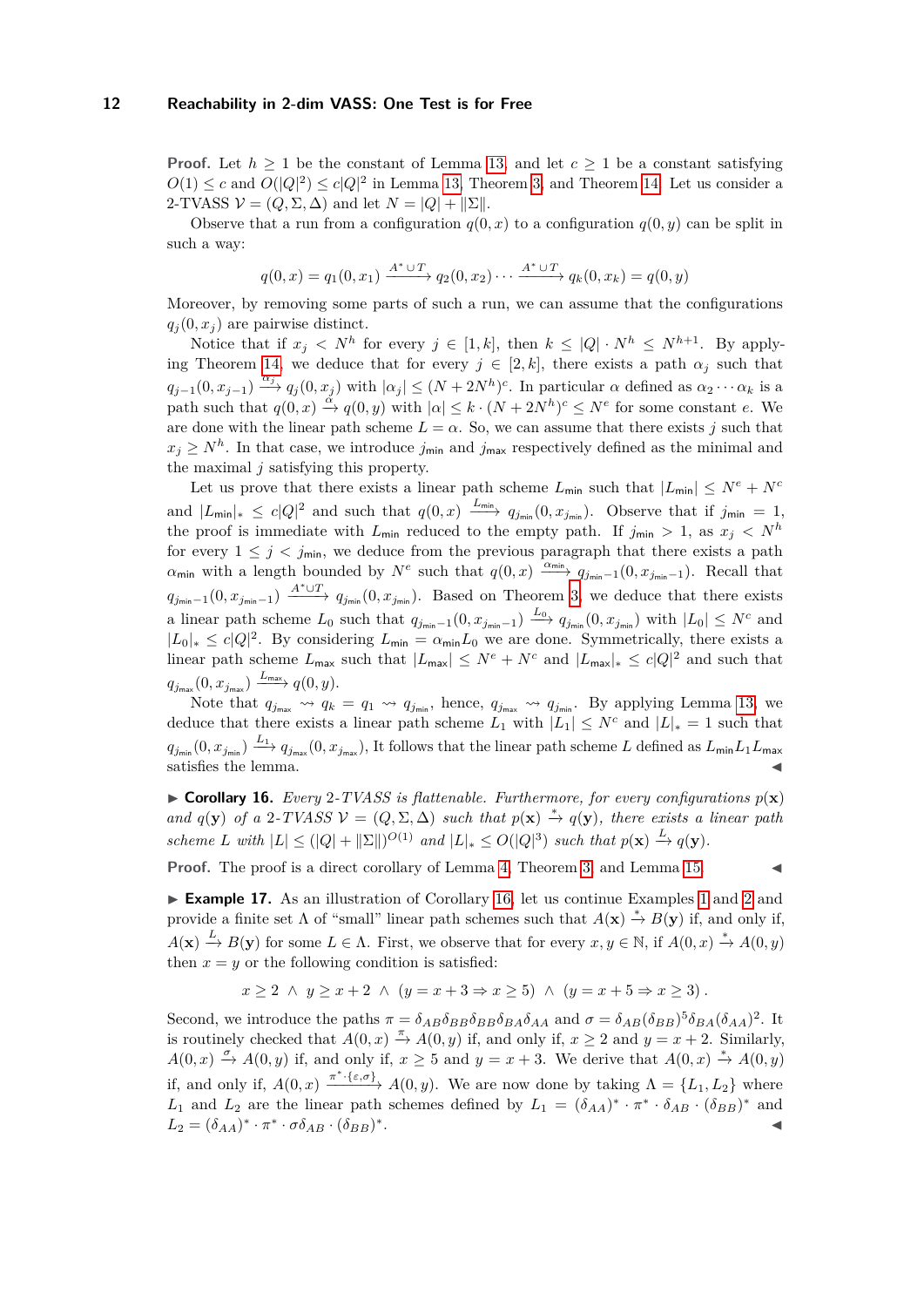# <span id="page-12-0"></span>**5 Linear Path Schemes to Systems of Equations**

In this section, we associate to a linear path scheme  $L = \alpha_0 \beta_1^* \alpha_1 \cdots \beta_k^* \alpha_k$  of a *d*-TVASS  $V$ from a state p to a state q, and to a vectors  $\mathbf{x}, \mathbf{y} \in \mathbb{N}^d$ , a system of linear inequalities  $S_{\mathbf{x},L,\mathbf{y}}$ encoding over the variables  $(n_1, \ldots, n_k)$  the following constraint:

$$
p(\mathbf{x}) \xrightarrow{\alpha_0 \beta_1^{n_1} \alpha_1 \cdots \beta_k^{n_k} \alpha_k} q(\mathbf{y})
$$

Such a system is classical for *d*-VASS, but for *d*-TVASS, the presence of zero-test transitions in the linear path scheme *L* requires some additional work.

Let us first characterize the binary relation  $\stackrel{\pi}{\rightarrow}$  thanks to a system of linear inequalities associated to a path  $\pi$ . We introduce the *displacement* disp( $\delta$ ) of a transition  $\delta$  as the vector in  $\mathbb{Z}^d$  defined by  $\text{disp}(\delta) \stackrel{\text{def}}{=} \mathbf{a}$  if  $\delta$  is of the form  $(p, \mathbf{a}, q)$  with  $\mathbf{a} \in \mathbb{Z}^d$  and  $\text{disp}(\delta) \stackrel{\text{def}}{=} \mathbf{0}$  if  $\delta$  is of the form  $(p, \texttt{tst}, q)$ . The *displacement* of a path  $\pi = \delta_1 \dots \delta_n$  is  $\text{disp}(\pi) \stackrel{\text{def}}{=} \text{disp}(\delta_1) + \dots + \text{disp}(\delta_n)$ . We also introduce the vector  $\mathbf{m}_{\pi} \in \mathbb{N}^d$  defined component-wise for every  $i \in [1, d]$  by  $\mathbf{m}_{\pi}(i) \stackrel{\text{def}}{=} \max_{\alpha}(-\text{disp}(\alpha)(i))$  where  $\alpha$  ranges over the prefixes of  $\pi$ .

A path  $\pi$  from a state  $p$  to a state  $q$  is said to be *feasible* if  $p(\mathbf{x}) \stackrel{\pi}{\to} q(\mathbf{y})$  for some **x**, **y** ∈  $\mathbb{N}^d$ . We introduce the partial order  $\geq_1$  defined over  $\mathbb{N}^d$  by **x**  $\geq_1$  **y** if **x**(1) = **y**(1) and  $\mathbf{x}(i) \geq \mathbf{y}(i)$  for every  $i \in [2, d]$ . We let  $\succeq_{\pi}$  denote the partial order over  $\mathbb{N}^d$  defined as follows:  $\geq_{\pi}$  is  $\geq_1$  if  $\pi$  contains a zero-test transition, and  $\geq_{\pi}$  is  $\geq$  otherwise.

<span id="page-12-1"></span>**Lemma 18.** Let  $\pi$  be a feasible path from a state p to a state q. For every  $\mathbf{x}, \mathbf{y} \in \mathbb{N}^d$ , we *have:*

$$
p(\mathbf{x}) \stackrel{\pi}{\rightarrow} q(\mathbf{y}) \iff \mathbf{x} \succeq_{\pi} \mathbf{m}_{\pi} \land \mathbf{y} = \mathbf{x} + \text{disp}(\pi)
$$

Let us recall that in Section [2](#page-2-0) we introduce the *d*-TVASS  $\overline{V}$  obtained from V by reversing the effect of each transition, i.e.,  $\overline{\Delta} = {\overline{\delta} \mid \delta \in \Delta}$  where  $\overline{(p, \mathbf{a}, q)} = (q, -\mathbf{a}, p)$  and  $\overline{(p, T, q)} =$  $(q, T, p)$ . Given a path  $\pi = \delta_1 \cdots \delta_n$  from *p* to *q* in *V*, we introduce the path  $\pi$  from *q* to *p* in  $\overline{\mathcal{V}}$  defined as  $\overline{\pi} \stackrel{\text{def}}{=} \overline{\delta_n} \cdots \overline{\delta_1}$ . Observe that  $p(\mathbf{x}) \stackrel{\pi}{\to} q(\mathbf{y})$  if, and only if,  $q(\mathbf{y}) \stackrel{\overline{\pi}}{\to} p(\mathbf{x})$ .

<span id="page-12-3"></span>**I** Lemma 19. *We have*  $\mathbf{m}_{\overline{\pi}} = \mathbf{m}_{\pi} + \text{disp}(\pi)$ .

**Proof.** Observe that for any decomposition of  $\pi$  into  $\alpha\alpha'$ , we have disp( $\pi$ ) = disp( $\alpha$ )+disp( $\alpha'$ ). Hence  $-\text{disp}(\alpha) + \text{disp}(\pi) = \text{disp}(\alpha') = -\text{disp}(\overline{\alpha}')$ . In particular  $\max_{\alpha}(-\text{disp}(\alpha)(i) +$  $\text{disp}(\pi)(i) = \max_{\alpha'}(-\text{disp}(\overline{\alpha}')(i))$  for every  $i \in [1, d]$  where  $\alpha$  ranges over the prefixes of  $\pi$ and *α*' over the suffixes of  $\pi$ . By observing that  $\overline{\alpha}'$  ranges over all the prefixes of  $\overline{\pi}$  when  $\alpha'$ ranges over the suffixes of  $\pi$ , we get  $\mathbf{m}_{\pi} + \text{disp}(\pi) = \mathbf{m}_{\overline{\pi}}$ .

We are now ready to express the relation  $\stackrel{\beta^n}{\longrightarrow}$  where  $\beta$  is a cycle on a state *q* and  $n \ge 1$ is a positive natural number.

<span id="page-12-2"></span>**Example 20.** *Let*  $\beta$  *be a feasible cycle on a state q. For every*  $\mathbf{x}, \mathbf{y} \in \mathbb{N}^d$  *and*  $n \in \mathbb{N} \setminus \{0\}$ *, we have:*

$$
q(\mathbf{x}) \xrightarrow{\beta^n} q(\mathbf{y}) \iff \mathbf{x} \succeq_{\pi} \mathbf{m}_{\beta} \land \mathbf{y} \succeq_{\pi} \mathbf{m}_{\overline{\beta}} \land \mathbf{y} = \mathbf{x} + n \operatorname{disp}(\beta)
$$

A linear path scheme  $L = \alpha_0 \beta_1^* \alpha_1 \cdots \beta_k^* \alpha_k$  is said to be *feasible* if the paths  $\alpha_0, \ldots, \alpha_k$  and the cycles  $\beta_1, \ldots, \beta_k$  are feasible. We are now ready to introduce a system of linear inequalities  $S_{\mathbf{x},L,\mathbf{y}}$  over the variables  $(n_1,\ldots,n_k)$  where  $\mathbf{x},\mathbf{y}\in\mathbb{N}^d$ , and  $n_1,\ldots,n_k$  are variables ranging over N as follows:

$$
\bigwedge_{j=0}^k \mathbf{x}_j \succeq_{\alpha_j} \mathbf{m}_{\alpha_j} \quad \wedge \quad \bigwedge_{j=1}^k \mathbf{y}_{j-1} \succeq_{\beta_j} \mathbf{m}_{\beta_j} \wedge \mathbf{x}_j \succeq_{\beta_j} \mathbf{m}_{\overline{\beta_j}} \quad \wedge \quad \mathbf{y} = \mathbf{y}_k
$$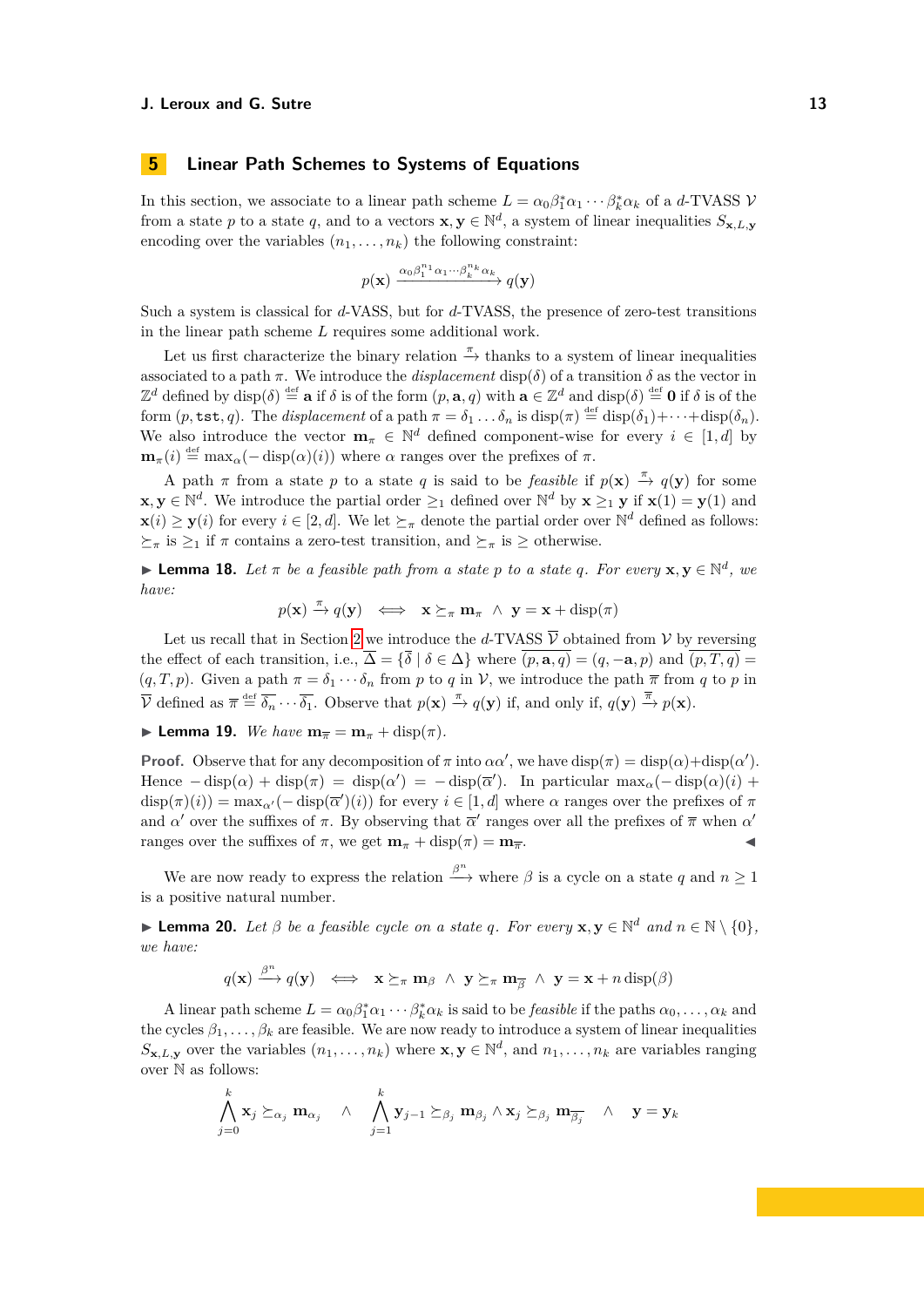where  $\mathbf{x}_0$  is the expression **x**, and by induction over *j*, by letting  $\mathbf{y}_j$  be the expression **x**<sub>*j*</sub> + disp( $α_j$ ) for every  $j ∈ [0, k]$ , and  $\mathbf{x}_j$  is the expression  $\mathbf{y}_{j-1} + n_j \text{ disp}(\beta_j)$  for every  $j \in [1, k]$ . From Lemmas [18](#page-12-1) and [20,](#page-12-2) we derive the following corollary.

<span id="page-13-2"></span>**► Corollary 21.** *Assume that*  $L = \alpha_0 \beta_1^* \alpha_1 \cdots \beta_k^* \alpha_k$  *is a feasible linear path scheme from a state p to a state q, and let*  $\mathbf{x}, \mathbf{y} \in \mathbb{N}^d$ *. If*  $(n_1, \ldots, n_k)$  *is a solution of*  $S_{\mathbf{x}, L, \mathbf{y}}$  *then* 

$$
p(\mathbf{x}) \xrightarrow{\alpha_0 \beta_1^{n_1} \alpha_1 \cdots \beta_k^{n_k} \alpha_k} q(\mathbf{y})
$$

*Conversely, a tuple*  $(n_1, \ldots, n_k)$  *with*  $n_1, \ldots, n_k \geq 1$  *that satisfies the previous relation is a solution of*  $S_{\mathbf{x},L,\mathbf{v}}$ *.* 

**If Remark 22.** We can easily extend the definition of  $S_{\mathbf{x},L,\mathbf{y}}$  to encode linear path schemes of extended *d*-TVASS with zero-test actions on any counter.

# <span id="page-13-0"></span>**6 Complexity Results**

This section utilizes the results of Sections [4](#page-10-0) and [5](#page-12-0) to characterize the complexity of the reachability problem in 2-TVASS. We assume that 2-TVASS and their configurations are encoded in binary, and that sizes are defined as expected (up to a polynomial). Under this binary encoding, the reachability problem in 2-TVASS is shown to be PSPACE-complete. Since the reachability problem for 2-VASS (i.e., without zero-test transitions) is already PSPACE-hard [\[8\]](#page-15-12), we only need to prove PSPACE-membership.

The PSPACE complexity upper-bound is obtained via small solutions of the system of inequalities  $S_{\mathbf{x},L,\mathbf{y}}$  associated to a linear path scheme *L* and a pair of vectors  $\mathbf{x}, \mathbf{y} \in \mathbb{N}^2$ . We first recall some results about small solution of systems of equations.

<span id="page-13-1"></span>▶ **Theorem 23** ([\[26\]](#page-16-3)). Let  $M = (M_{i,j})$  be a matrix in  $\mathbb{Z}^{e \times k}$ . Every solution  $\mathbf{x} \in \mathbb{N}^k$  of  $M$ **x** = **0** *is a finite sum of solutions*  $\mathbf{y} \in \mathbb{N}^k$  *satisfying additionally*  $\sum_{i=1}^k \mathbf{y}(i) \leq (1+m)^k$ *where*  $m = \max_{i} \sum_{j=1}^{k} |M_{i,j}|$ .

We also recall the classical application of the previous theorem to systems of inequalities with constant terms (the vector **b** in the following corollary).

<span id="page-13-3"></span>▶ **Corollary 24.** *Let*  $M = (M_{i,j})$  *be a matrix in*  $\mathbb{Z}^{e \times k}$  *and let*  $\mathbf{b} \in \mathbb{Z}^e$ *. If there exists a solution*  $\mathbf{x} \in \mathbb{N}^k$  *of*  $M\mathbf{x} \geq \mathbf{b}$  *then there exists a solution*  $\mathbf{y} \in \mathbb{N}^k$  *such that*  $\sum_{i=1}^k \mathbf{y}(i) \leq (2+m)^{k+1+e}$  $where m = \max_{i} \sum_{j=1}^{k} |M_{i,j}| + |\mathbf{b}(i)|.$ 

**Proof.** Let **y** be the vector in  $\mathbb{N}^e$  defined as  $\mathbf{y} \stackrel{\text{def}}{=} M\mathbf{x} - \mathbf{b}$  and observe that  $(\mathbf{x}, 1, \mathbf{y})$  is a solution of  $Mx - t$ **b** − **y** = **0**. From Theorem [23](#page-13-1) we derive that  $(x, 1, y)$  can be decomposed as a finite sum of "small solutions"  $(\mathbf{u}, s, \mathbf{v})$  with  $\sum_{j=1}^{k} \mathbf{u}(j) + s + \sum_{i=1}^{e} \mathbf{v}(i) \leq (2+m)^{k+1+e}$ . Since the sum of those small solutions is 1 on the "*s*" component, exactly one of them is 1 on that component. This solution  $(\mathbf{u}, 1, \mathbf{v})$  provides a vector **u** with  $\sum_{j=1}^{k} \mathbf{u}(j) \leq (2+m)^{k+1+e}$ such that  $M$ **u**  $\geq$  **b**.

We deduce a bound on minimal runs between two configurations.

<span id="page-13-4"></span>► **Lemma 25.** *For every configurations*  $p(x)$  *and*  $q(y)$  *of a* 2*-TVASS*  $V = (Q, \Sigma, \Delta)$  *such that*  $p(x) \stackrel{*}{\rightarrow} q(y)$ *, there exists a path*  $\pi$  *such that*  $p(x) \stackrel{\pi}{\rightarrow} q(y)$  *and such that:* 

$$
|\pi| \le (|Q| + ||\mathbf{x}|| + ||\mathbf{y}|| + ||\Sigma||)^{O(|Q|^3)}
$$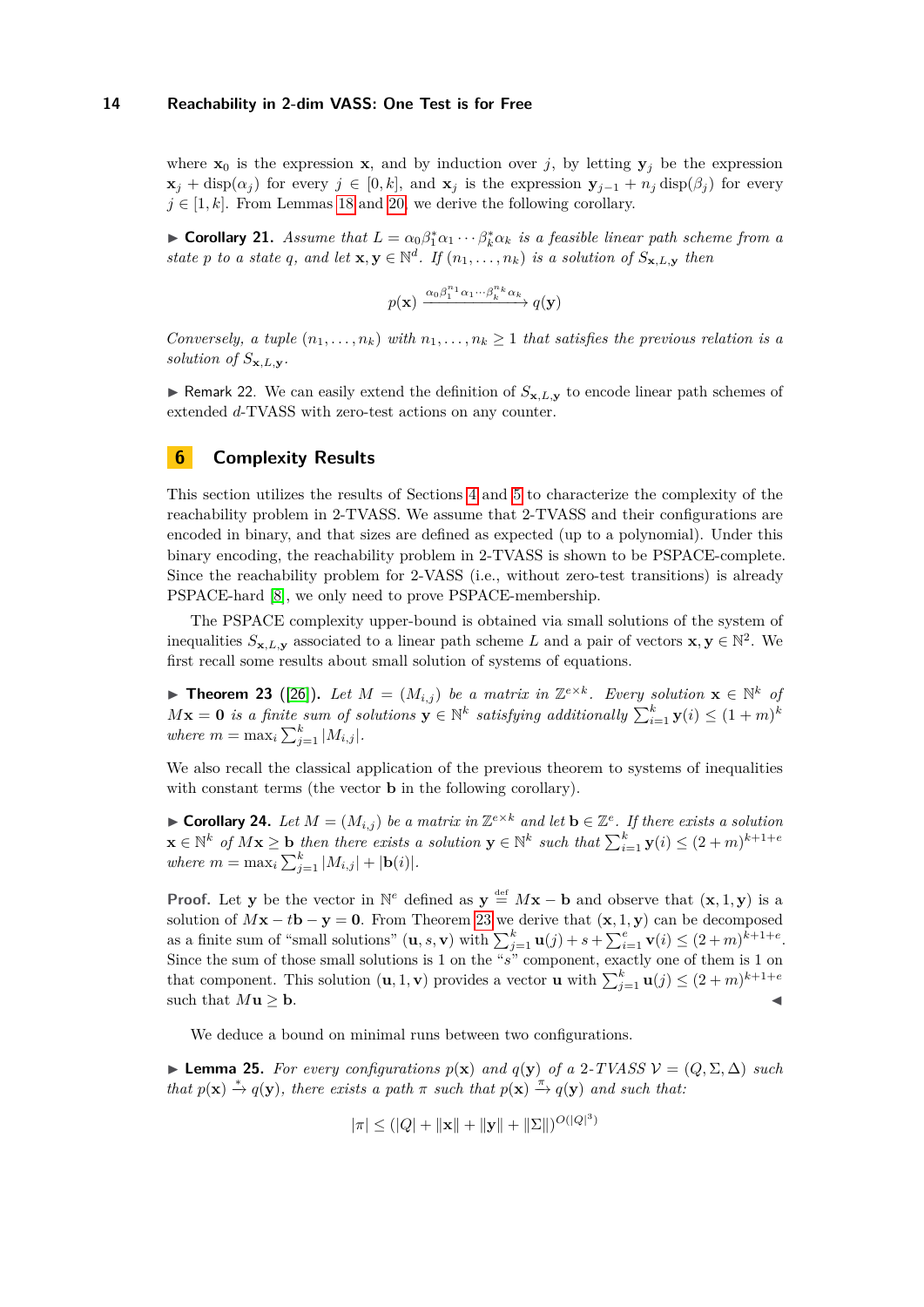**Proof.** Let  $c \geq 1$  be a constant satisfying Corollary [16,](#page-11-0) i.e., such that  $O(1) \leq c$  and  $O(|Q|^3) \leq c|Q|^3$ . Consider a 2-TVASS V and let  $p(\mathbf{x})$  and  $q(\mathbf{y})$  be two configurations such that  $p(\mathbf{x}) \stackrel{*}{\to} q(\mathbf{y})$ . The case where  $\Sigma \subseteq \{0, \text{tst}\}\$ is trivial (there is a run of length at most |*Q*| in that case), so we assume that  $\|\Sigma\| \geq 1$  for the remainder of the proof. Let us introduce  $N = |Q| + ||\Sigma||$ . Corollary [16](#page-11-0) shows that there exists a linear path scheme  $L = \alpha_0 \beta_1^* \alpha_1 \cdots \beta_k^* \alpha_k$  with  $p(\mathbf{x}) \xrightarrow{L} q(\mathbf{y})$  and such that  $|L| \leq N^c$  and  $k \leq c|Q|^3$ . It follows that there exists  $n_1, \ldots, n_k \in \mathbb{N}$  such that:

$$
p(\mathbf{x}) \xrightarrow{\alpha_0 \beta_1^{n_1} \alpha_1 \cdots \beta_k^{n_k} \alpha_k} q(\mathbf{y})
$$

By removing from *L* the cycles  $\beta_j$  such that  $n_j = 0$ , we can assume, without loss of generality, that  $n_j \geq 1$  for every  $j \in [1, k]$ . It follows that *L* is feasible. From Corollary [21](#page-13-2) we deduce that  $(n_1, \ldots, n_k)$  is a solution of  $S_{\mathbf{x},L,\mathbf{y}}$ . From Corollary [24](#page-13-3) we deduce that there exist  $m_1, \ldots, m_k \in \mathbb{N}$  such that  $(m_1, \ldots, m_k)$  satisfies  $S_{\mathbf{x}, L, \mathbf{y}}$  and such that  $m_1 + \cdots + m_k \leq$  $(2+m)^{k+1+e}$  where  $m \le ||\mathbf{x}|| + ||\mathbf{y}|| + ||\Sigma|| \cdot |L|$  and  $e \stackrel{\text{def}}{=} 9k+7$ . This expression for *e* comes from the encoding of  $\geq_1$  with 3 inequalities. Let us introduce the path  $\pi = \alpha_0 \beta_1^{m_1} \alpha_1 \cdots \beta_k^{m_k} \alpha_k$ and observe that  $p(x) \stackrel{\pi}{\rightarrow} q(y)$  from Corollary [21.](#page-13-2) Moreover  $|\pi|$  is bounded by:

$$
(2+m)^{10k+8}\cdot |L| \le (2+\|\mathbf{x}\|+\|\mathbf{y}\|+\|\Sigma\|N^{c})^{10c|Q|^{3}+8}N^{c} \le (|Q|+\|\mathbf{x}\|+\|\mathbf{y}\|+\|\Sigma\|)^{O(|Q|^{3})}
$$

This concludes the proof of the lemma.

We are now ready to characterize the complexity of the reachability problem in 2-TVASS. This decision problem asks, given a 2-TVASS  $\mathcal{V} = (Q, \Sigma, \Delta)$  and two configurations  $p(\mathbf{x})$ and  $q(\mathbf{y})$ , whether  $p(\mathbf{x}) \stackrel{*}{\to} q(\mathbf{y})$ . By Lemma [25,](#page-13-4) if  $p(\mathbf{x}) \stackrel{*}{\to} q(\mathbf{y})$  then there exists a run from  $p(\mathbf{x})$  to  $q(\mathbf{y})$  of length at most exponential in the sizes of  $\mathcal{V}$ ,  $p(\mathbf{x})$  and  $q(\mathbf{y})$ . Notice that configurations along that run have a polynomial size (with respect to the size of the input problem). It follows that a polynomial-space bounded exploration of the reachability set provides a way to decide the reachability problem. We have shown the following theorem.

### ▶ **Theorem 26.** *The reachability problem for* 2-*TVASS is PSPACE-complete.*

► Remark 27. Other natural problems on 2-TVASS are PSPACE-complete. In Appendix [D,](#page-21-0) we derive from the succinct flattenability of 2-TVASS that the boundedness problem and the termination problem are both decidable in polynomial space. These results are obtained by providing a polynomial bound on the size of reachable configurations of a bounded 2-TVASS.

# **7 Conclusion and Perspectives**

We have shown in this paper that extending 2-VASS with zero-tests on the first counter is for free, in the sense that the reachability problem remains PSPACE-complete (and so do the boundedness and termination problems). As in the case of 2-VASS, a crucial step in our approach is what we call *succinct flattenability*, i.e., the existence of small linear path schemes witnessing flattenability. Succinct flattenability of 2-VASS was leveraged by Englert et al. in [\[7\]](#page-15-22) to show that reachability in 2-VASS is NL-complete when the input integers are encoded in unary. The question whether reachability in unary 2-TVASS remains NL-complete is left open. We conjecture that this question can be answered positively, by leveraging our succinct flattenability result for 2-TVASS and by extending [\[7\]](#page-15-22) with zero-tests on the first counter.

$$
\blacktriangleleft
$$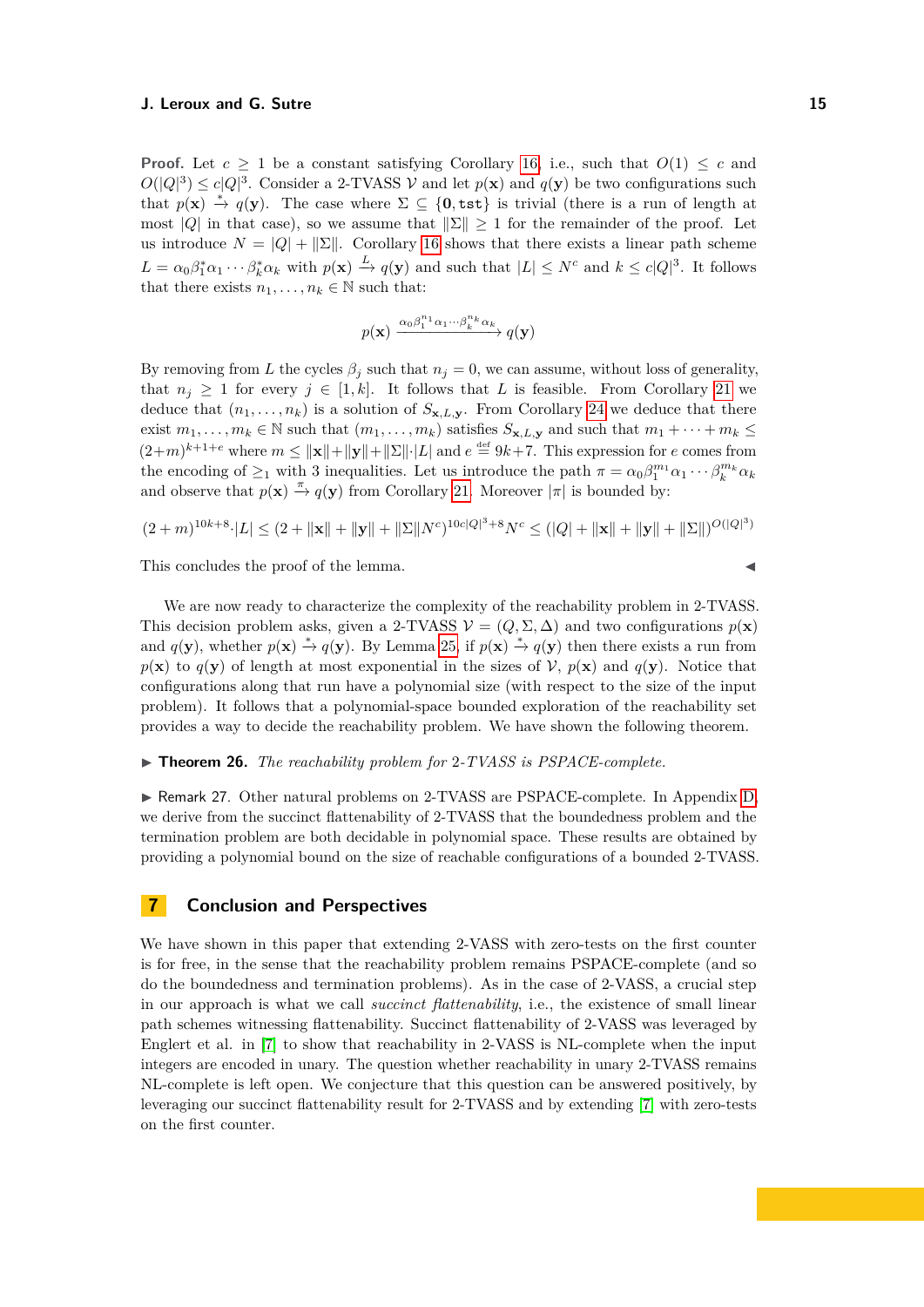#### **References**

- <span id="page-15-15"></span>**1** Michael Blondin, Alain Finkel, Stefan Göller, Christoph Haase, and Pierre McKenzie. Reachability in two-dimensional vector addition systems with states is PSPACE-complete. In *LICS*, pages 32–43. IEEE, 2015.
- <span id="page-15-11"></span>**2** Rémi Bonnet. The reachability problem for vector addition system with one zero-test. In *MFCS*, volume 6907 of *LNCS*, pages 145–157. Springer, 2011.
- <span id="page-15-16"></span>**3** I. Borosh and L. B. Treybig. A sharp bound on positive solutions of linear diophantine equations. *SIAM J. Matrix Analysis Applications*, 13(2):454–458, 1992.
- <span id="page-15-8"></span>**4** Wojciech Czerwiński, Sławomir Lasota, Ranko Lazić, Jérôme Leroux, and Filip Mazowiecki. The reachability problem for Petri nets is not elementary. In *STOC*, pages 24–33. ACM, 2019.
- <span id="page-15-13"></span>**5** Wojciech Czerwiński, Sławomir Lasota, Christof Löding, and Radoslaw Piórkowski. New pumping technique for 2-dimensional VASS. In *MFCS*, volume 138 of *LIPIcs*, pages 62:1–62:14. Schloss Dagstuhl - Leibniz-Zentrum für Informatik, 2019.
- <span id="page-15-17"></span>**6** Catherine Dufourd, Alain Finkel, and Philippe Schnoebelen. Reset nets between decidability and undecidability. In *ICALP*, volume 1443 of *LNCS*, pages 103–115. Springer, 1998.
- <span id="page-15-22"></span>**7** Matthias Englert, Ranko Lazić, and Patrick Totzke. Reachability in two-dimensional unary vector addition systems with states is NL-complete. In *LICS*, pages 477–484. ACM, 2016.
- <span id="page-15-12"></span>**8** John Fearnley and Marcin Jurdzinski. Reachability in two-clock timed automata is PSPACEcomplete. *Inform. Comput.*, 243:26–36, 2015.
- <span id="page-15-18"></span>**9** Alain Finkel, Jérôme Leroux, and Grégoire Sutre. Reachability for two-counter machines with one test and one reset. In *FSTTCS*, volume 122 of *LIPIcs*, pages 31:1–31:14. Schloss Dagstuhl - Leibniz-Zentrum für Informatik, 2018.
- <span id="page-15-10"></span>**10** Christoph Haase, Stephan Kreutzer, Joël Ouaknine, and James Worrell. Reachability in succinct and parametric one-counter automata. In *CONCUR*, volume 5710 of *LNCS*, pages 369–383. Springer, 2009.
- <span id="page-15-1"></span>**11** John Hopcroft and Jean-Jacques Pansiot. On the reachability problem for 5-dimensional vector addition systems. *Theor. Comput. Sci.*, 8(2):135–159, 1979.
- <span id="page-15-3"></span>**12** S. Rao Kosaraju. Decidability of reachability in vector addition systems (preliminary version). In *STOC*, pages 267–281. ACM, 1982.
- <span id="page-15-4"></span>**13** Jean-Luc Lambert. A structure to decide reachability in Petri nets. *Theor. Comput. Sci.*, 99(1):79–104, 1992.
- <span id="page-15-21"></span>**14** Michel Latteux. Langages à un compteur. *J. Comput. Syst. Sci.*, 26(1):14–33, 1983.
- <span id="page-15-5"></span>**15** Jérôme Leroux. The general vector addition system reachability problem by Presburger inductive invariants. *Logical Methods in Computer Science*, 6(3), 2010.
- <span id="page-15-6"></span>**16** Jérôme Leroux. Vector addition system reachability problem: a short self-contained proof. In *POPL*, pages 307–316. ACM, 2011.
- <span id="page-15-7"></span>**17** Jérôme Leroux. Vector addition systems reachability problem (A simpler solution). In *Turing-100*, volume 10 of *EPiC Series in Computing*, pages 214–228. EasyChair, 2012.
- <span id="page-15-9"></span>**18** Jérôme Leroux and Sylvain Schmitz. Reachability in vector addition systems is primitiverecursive in fixed dimension. In *LICS*, pages 1–13. IEEE, 2019.
- <span id="page-15-14"></span>**19** Jérôme Leroux and Grégoire Sutre. On flatness for 2-dimensional vector addition systems with states. In *CONCUR*, volume 3170 of *LNCS*, pages 402–416. Springer, 2004.
- <span id="page-15-20"></span>**20** Jérôme Leroux and Grégoire Sutre. Flat counter automata almost everywhere! In *ATVA*, volume 3707 of *LNCS*, pages 489–503. Springer, 2005.
- <span id="page-15-19"></span>**21** Jérôme Leroux, Grégoire Sutre, and Patrick Totzke. On the coverability problem for pushdown vector addition systems in one dimension. In *ICALP (2)*, volume 9135 of *LNCS*, pages 324–336. Springer, 2015.
- <span id="page-15-0"></span>**22** Richard J. Lipton. The reachability problem requires exponential space. Technical Report 62, Yale University, 1976. URL: <http://cpsc.yale.edu/sites/default/files/files/tr63.pdf>.
- <span id="page-15-2"></span>**23** Ernst W. Mayr. An algorithm for the general Petri net reachability problem. In *STOC*, pages 238–246. ACM, 1981.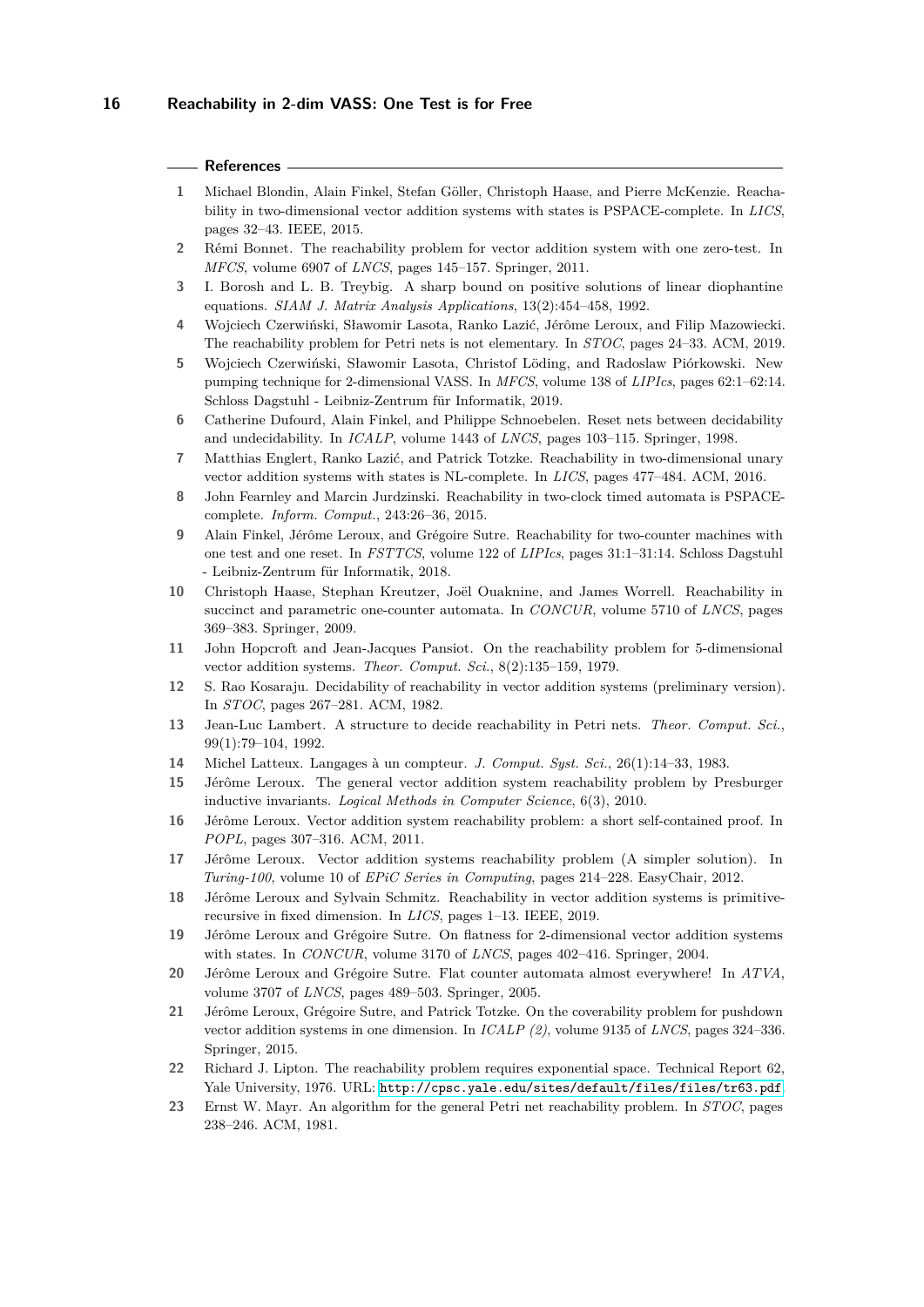- <span id="page-16-0"></span>**24** Ernst W. Mayr. An algorithm for the general Petri net reachability problem. *SIAM J. Comput.*, 13(3):441–460, 1984.
- <span id="page-16-1"></span>**25** Marvin L. Minsky. *Computation: finite and infinite machines*. Prentice-Hall, Inc., 1967.
- <span id="page-16-3"></span>**26** Loic Pottier. Minimal solutions of linear diophantine systems: Bounds and algorithms. In *RTA*, volume 488 of *LNCS*, pages 162–173. Springer, 1991.
- <span id="page-16-2"></span>**27** Klaus Reinhardt. Reachability in Petri nets with inhibitor arcs. *Electr. Notes Theor. Comput. Sci.*, 223:239–264, 2008.
- <span id="page-16-4"></span>**28** Philippe Schnoebelen. Revisiting Ackermann-hardness for lossy counter machines and reset Petri nets. In *MFCS*, volume 6281 of *LNCS*, pages 616–628. Springer, 2010.
- <span id="page-16-5"></span>**29** Leslie G. Valiant and Mike Paterson. Deterministic one-counter automata. *J. Comput. Syst. Sci.*, 10(3):340–350, 1975.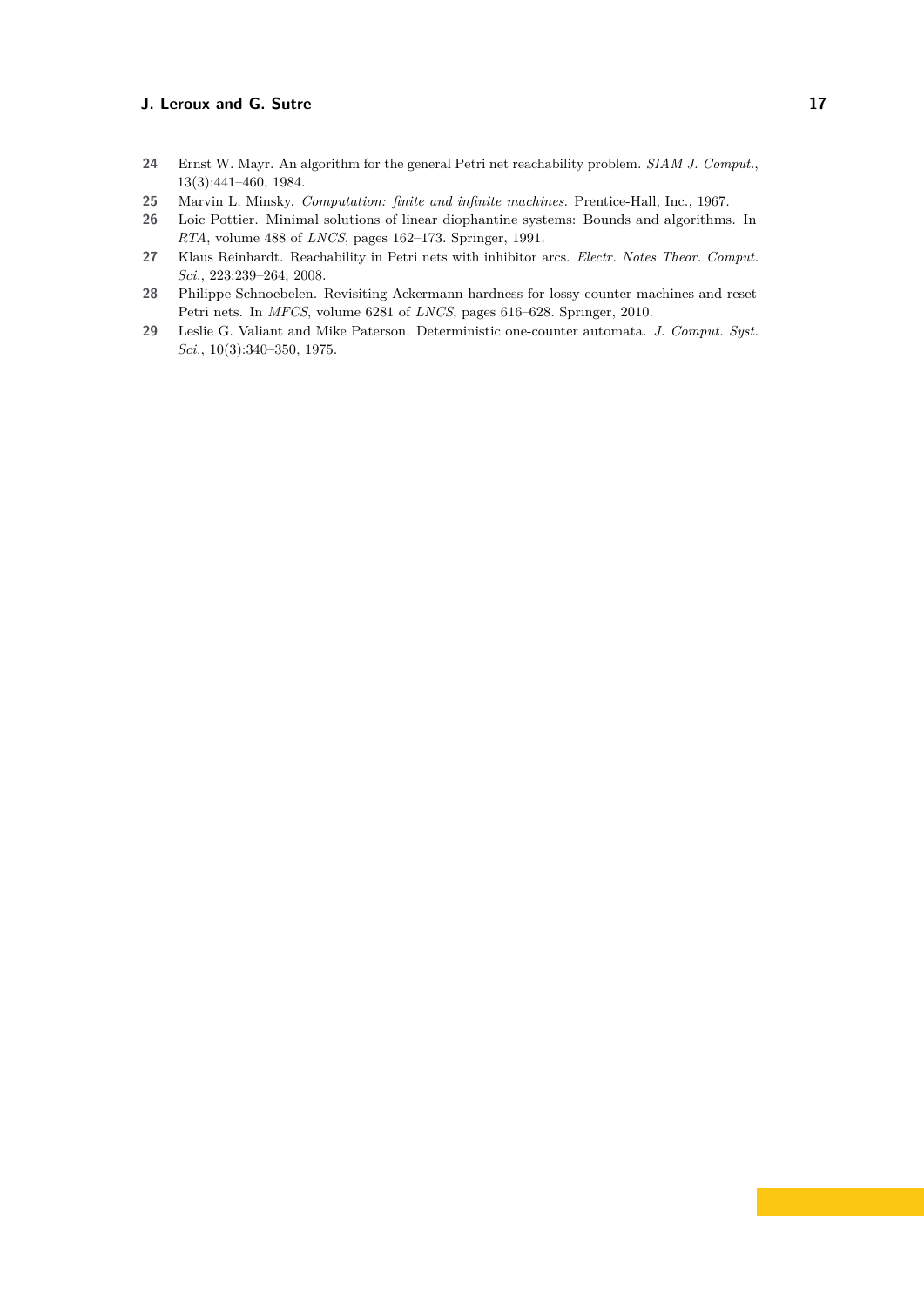# **A Missing Proofs for Section [2](#page-2-0)**

► Lemma 4. *It holds that*  $x^* \text{ } \subseteq \left( \xrightarrow{A^*} \cup \xrightarrow{T} \cup \updownarrow \right)$ <sup>2|Q|+1</sup>.

**Proof.** Consider a run  $\rho$  from a configuration  $p(\mathbf{x})$  to a configuration  $q(\mathbf{y})$ . If  $\rho$  contains no zero-test transition, then  $p(\mathbf{x}) \stackrel{A^*}{\longrightarrow} q(\mathbf{y})$  and we are done. Otherwise, by splitting  $\rho$  at configurations where the first counter is zero, we obtain that  $\rho$  may be written as

$$
p(\mathbf{x}) \xrightarrow{A^* \cup T} s_1(0, z_1) \xrightarrow{A^* \cup T} s_2(0, z_2) \cdots \xrightarrow{A^* \cup T} s_n(0, z_n) \xrightarrow{A^* \cup T} q(\mathbf{y})
$$

with  $n \geq 1$ . The sequence  $s_1 \cdots s_n$ , viewed as a nonempty word in  $Q^*$ , may be factorized as a concatenation of at most |*Q*| words that each start and end with the same letter. So our run *ρ* may be factorized as

$$
p(\mathbf{x}) \xrightarrow{A^* \cup T} q_1(0, x_1) \xrightarrow{*} q_1(0, y_1) \cdots \xrightarrow{A^* \cup T} q_k(0, x_k) \xrightarrow{*} q_k(0, y_k) \xrightarrow{A^* \cup T} q(\mathbf{y})
$$

with  $1 \leq k \leq |Q|$ . This concludes the proof of the lemma.

$$
\blacktriangleleft
$$

**If Lemma 5.** *It holds that*  $\uparrow_q \subseteq \bigcup_{L \in \Lambda}$  $\stackrel{L}{\longrightarrow}$ *, hence, the relation*  $\uparrow_q$  *is flattenable.* 

**Proof.** Assume that  $q(0, x) \stackrel{*}{\rightarrow} q(0, y)$  with  $y > x$ . The difference  $d = y - x$  is in  $D_x$ . We first consider the case where  $x \leq t$ . Recall that  $D_x = F_x \cup (B_x + \mathbb{N}m)$ . If  $d = f$  for some  $f \in F_x$  then  $q(0, x) \xrightarrow{\alpha_x, f} q(0, x + f) = q(0, y)$  and we are done since  $\alpha_{x, f} \in \Lambda_x$ . Otherwise, we have  $d = b + km$  for some  $b \in B_x$  and  $k \in \mathbb{N}$ . Recall that  $q(0, h) \stackrel{\beta}{\to} q(0, h+m)$  and note that  $x + b \ge b \ge h$ . We get  $q(0, x) \xrightarrow{\alpha_{x,b}} q(0, x + b) \xrightarrow{\beta^k} q(0, x + b + km) = q(0, y)$  and we are done since  $\alpha_{x,b}\beta^* \in \Lambda_x$ .

The other case is when  $x > t$ . In that case,  $d = y - x$  is in  $D_t$  as  $D_x = D_t$ , hence,  $q(0,t) \stackrel{*}{\rightarrow} q(0,t+d)$ . We get from the above case that  $q(0,t) \stackrel{L}{\rightarrow} q(0,t+d)$  for some  $L \in \Lambda_t$ . It follows that  $q(0, x) \stackrel{L}{\rightarrow} q(0, x+d) = q(0, y)$ .

# **B Missing Proofs for Section [3](#page-6-0)**

**► Lemma 7.** *If*  $p(0) \stackrel{\pi}{\rightarrow} q(0)$  *then for every*  $m > 0$  *such that*  $|\pi| \geq m^2 |Q|^3$ , *there exists a*  $factorization \ \pi = \alpha \beta_1 \cdots \beta_m \gamma \theta_m \cdots \theta_1 \eta, \ with \ \beta_i \theta_i \neq \varepsilon \ \text{for all } i \in [1, m], \ \text{verifying}$ 

$$
p(0) \xrightarrow{\alpha \beta_1^{n_1} \cdots \beta_m^{n_m} \gamma \theta_m^{n_m} \cdots \theta_1^{n_1} \eta} q(0)
$$

*for every*  $n_1, \ldots, n_m \in \mathbb{N}$ .

**Proof.** Consider a run  $\rho = (q_0(x_0), \delta_1, q_1(x_1), \ldots, \delta_n, q_n(x_n))$ , with  $q_0(x_0) = p(0)$  and  $q_n(x_n) = q(0)$ , and assume that the length *n* of its trace  $\pi = \delta_1 \cdots \delta_n$  satisfies  $n \geq m^2 |Q|^3$ . If  $x_i < m|Q|^2$  for all  $i \in [0, n]$ , then some configuration  $r(x)$  repeats at least  $m+1$  times in the run  $\rho$ , i.e., there exists  $0 \leq i_0 < \cdots < i_m \leq n$  such that  $(q_{i_\ell}, x_{i_\ell}) = r(x)$  for all  $\ell \in [0, m]$ . Taking  $\alpha = \delta_1 \cdots \delta_{i_0}, \beta_\ell = \delta_{i_{\ell-1}+1} \cdots \delta_{i_\ell}$  for all  $\ell \in [1, m]$ ,  $\gamma = \theta_m = \cdots = \theta_1 = \varepsilon$ and  $\eta = \delta_{i_m+1} \cdots \delta_n$  concludes the proof of the lemma for this case.

Assume now that the run  $\rho$  visits a configuration  $r(x)$  such that  $x \ge m|Q|^2$ . Intuitively, this configuration identifies a "high hill". By way of the classical hill-cutting technique, we get two sequences  $i_0, \ldots, i_{m|Q|^2}$  and  $j_0, \ldots, j_{m|Q|^2}$  of positions in  $[0, n]$  verifying  $0 \le i_0 < \cdots < i_{m|Q|^2} \le j_{m|Q|^2} < \cdots < j_0 \le n$ , and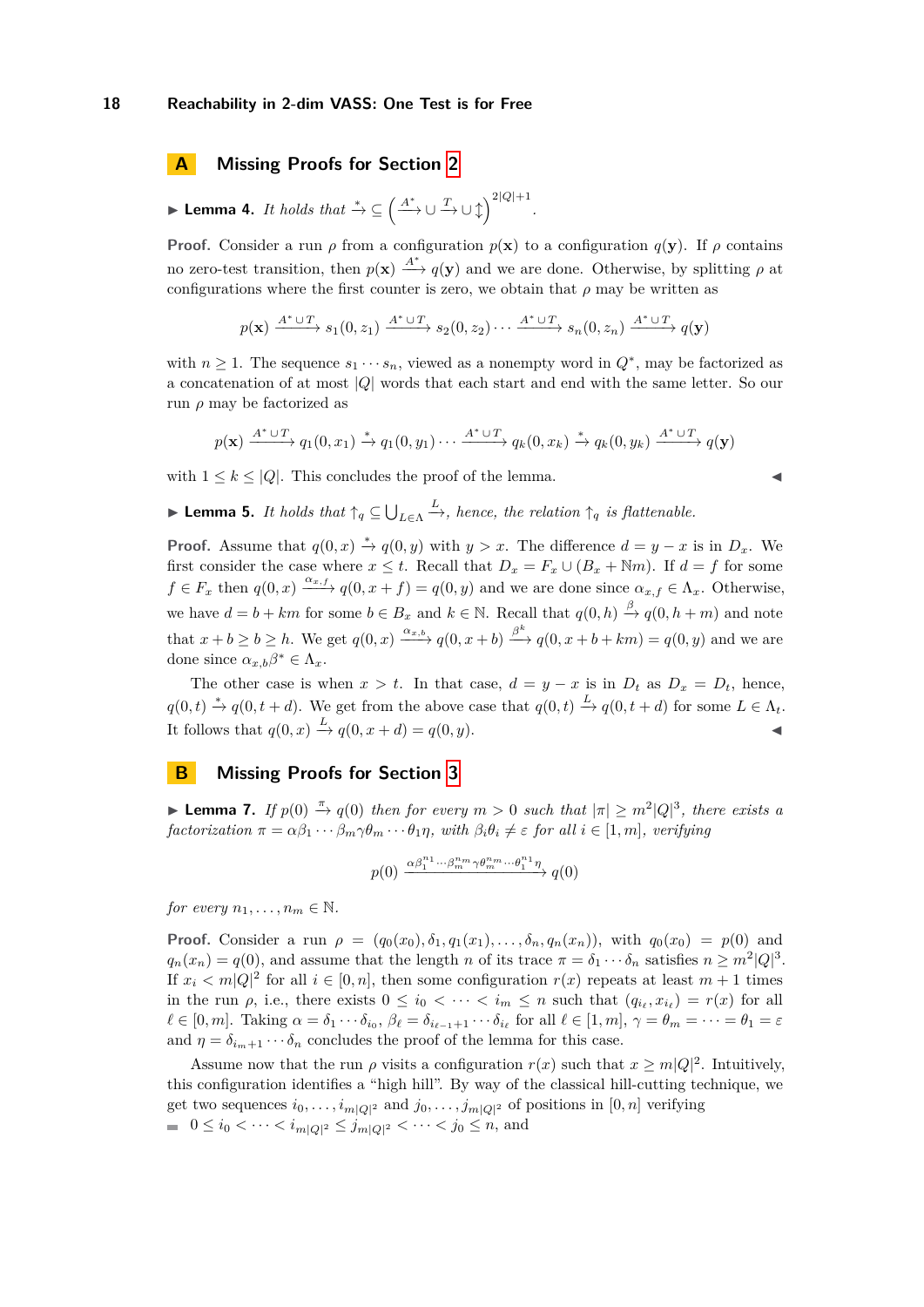for every  $\ell \in [0, m]Q|^2$ , we have  $x_{i_\ell} = x_{j_\ell} = \ell$  and  $x_i > \ell$  for all  $i \in [i_\ell + 1, j_\ell - 1]$ . Consider the pairs of states  $(q_{i_\ell}, q_{j_\ell})$  where  $\ell$  ranges over  $[0, m|Q|^2]$ . By the pigeonhole principle, there exists  $0 \leq \ell_0 < \cdots < \ell_m \leq m|Q|^2$  such that  $(q_{i_{\ell_0}}, q_{j_{\ell_0}}) = \cdots = (q_{i_{\ell_m}}, q_{j_{\ell_m}})$ . It follows that

$$
p(0) \xrightarrow{\alpha} r(\ell_0) \xrightarrow{\beta_1} r(\ell_1) \cdots \xrightarrow{\beta_m} r(\ell_m) \xrightarrow{\gamma} s(\ell_m) \xrightarrow{\theta_m} \cdots s(\ell_1) \xrightarrow{\theta_1} s(\ell_0) \xrightarrow{\eta} q(0)
$$

where  $(r, s) = (q_{i_{\ell_0}}, q_{j_{\ell_0}}), \ \alpha = \delta_1 \cdots \delta_{i_{\ell_0}}, \ \beta_h = \delta_{i_{\ell_{h-1}}+1} \cdots \delta_{i_{\ell_h}}$  for each  $h \in [1, m], \ \gamma =$  $\delta_{i_{\ell_m}+1}\cdots\delta_{j_{\ell_m}}, \theta_h=\delta_{j_{\ell_{h}+1}}\cdots\delta_{j_{\ell_{h-1}}}$  for each  $h\in[1,m]$  and  $\eta=\delta_{j_{\ell_0}+1}\cdots\delta_n$ . By construction, we have  $\pi = \alpha \beta_1 \cdots \beta_m \gamma \theta_m \cdots \theta_1 \eta$  and the cycles  $\beta_1, \ldots, \beta_m$  and  $\theta_1, \ldots, \theta_m$  are all nonempty.

It remains to show that the cycles  $\beta_h$  and  $\theta_h$  can be taken any number of times. First notice that there is no zero-test in  $\beta_1 \cdots \beta_m \gamma \theta_m \cdots \theta_1$ , since  $x_i > \ell_0$  for all  $i \in [i_{\ell_0} + 1, j_{\ell_0} - 1]$ . Let  $h \in [1, m]$ . Recall that  $x_i \geq \ell_{h-1}$  for all  $i \in [i_{\ell_{h-1}}, j_{\ell_{h-1}}]$ . Hence, the counter remains bounded from below by  $\ell_{h-1}$  in the subruns  $r(\ell_{h-1}) \xrightarrow{\beta_h} r(\ell_h)$  and  $s(\ell_h) \xrightarrow{\theta_h} s(\ell_{h-1})$ . So we may safely decrease all counter values by  $\ell_{h-1}$  in these two subruns and obtain two runs  $r(0) \xrightarrow{\beta_h} r(\ell_h - \ell_{h-1})$  and  $s(\ell_h - \ell_{h-1}) \xrightarrow{\theta_h} s(0)$ . Similarly, we may safely decrease all counter values by  $\ell_m$  in the subrun  $r(\ell_m) \stackrel{\gamma}{\to} s(\ell_m)$  and obtain a run  $r(0) \stackrel{\gamma}{\to} s(0)$ . We deduce by monotonicity of addition actions that, for every  $n_1, \ldots, n_m \in \mathbb{N}$ ,

$$
r(\ell_0) \xrightarrow{\beta_1^{n_1}} r(\ell_0 + d_1) \cdots \xrightarrow{\beta_m^{n_m}} r(\ell_0 + d_m) \xrightarrow{\gamma} s(\ell_0 + d_m) \xrightarrow{\theta_m^{n_m}} \cdots s(\ell_0 + d_1) \xrightarrow{\theta_1^{n_1}} s(\ell_0)
$$

where  $d_h = n_1(\ell_1 - \ell_0) + \cdots + n_h(\ell_h - \ell_{h-1}) \geq 0$  for each  $h \in [1, m]$ . The observations that  $p(0) \xrightarrow{\alpha} r(\ell_0)$  and  $s(\ell_0) \xrightarrow{\eta} q(0)$  conclude the proof of the lemma.

► Corollary 8. If  $p(x) \stackrel{*}{\to} q(y)$  then  $p(x) \stackrel{\pi}{\to} q(y)$  for some  $\pi \in \Delta^*$  such that  $|\pi| < (|Q|+x+y)^3$ .

**Proof.** We only briefly sketch the proof of this well-known fact. The subcase where  $x = y = 0$ immediately follows from Lemma [7](#page-6-1) applied with  $m = 1$ . The general case reduces to this subcase by adding  $x$  states "before"  $p$  to increment the counter by  $x$  and adding  $y$  states "after"  $q$  to decrement the counter by  $y$ .

**► Lemma 9.** *If*  $p(0) \stackrel{\pi}{\rightarrow} q(0)$  *with*  $|\pi| \geq 2|Q|^3$  *then there exists*  $r, s \in Q, x, d \in \mathbb{N}$ *, and a*  $\int$ *factorization*  $\pi = \alpha \beta \gamma \theta \eta$ , with  $\beta \theta \neq \varepsilon$  and no zero-test transition in  $\gamma$ , such that  $x + d \leq 2|Q|^2$ ,  $|\beta \theta| \leq 2|Q|^3$  *and verifying* 

$$
p(0) \xrightarrow{\alpha} r(x) \xrightarrow{\beta^n} r(x+nd) \xrightarrow{\gamma} s(x+nd) \xrightarrow{\theta^n} s(x) \xrightarrow{\eta} q(0)
$$

*for every*  $n \in \mathbb{N}$ .

**Proof.** Consider a run  $\rho = (q_0(x_0), \delta_1, q_1(x_1), \ldots, \delta_n, q_n(x_n))$ , with  $q_0(x_0) = p(0)$  and  $q_n(x_n) = q(0)$ , and assume that the length *n* of its trace  $\pi = \delta_1 \cdots \delta_n$  satisfies  $n \geq 2|Q|^3$ . We first consider the case where there exists  $0 \leq h < k \leq n$  such that  $q_h(x_h) = q_k(x_k)$  and  $x_i < 2|Q|^2$  for all  $i \in [h, k]$ . We may assume, without loss of generality, that the configurations  $q_i(x_i)$  with  $i \in [h, k-1]$  are pairwise distinct. This entails that  $k - h \leq |Q| \cdot 2|Q|^2 = 2|Q|^3$ . Taking  $r = s = q_h$ ,  $x = x_h$ ,  $d = 0$ ,  $\alpha = \delta_1 \cdots \delta_h$ ,  $\beta = \delta_{h+1} \cdots \delta_k$ ,  $\gamma = \theta = \varepsilon$  and  $\eta = \delta_{k+1} \cdots \delta_n$ concludes the proof of the lemma for this case.

Assume now that  $q_h(x_h) \neq q_k(x_k)$  for every  $0 \leq h < k \leq n$  such that  $x_i < 2|Q|^2$  for all  $i \in [h, k]$ . If we had  $x_i < 2|Q|^2$  for all  $i \in [0, n]$  then we would get that  $n < |Q| \cdot 2|Q|^2 = 2|Q|^3$ , which is impossible. So some configuration  $q_m(x_m)$  satisfies  $x_m \geq 2|Q|^2$ . Intuitively, this configuration identifies a "high hill". We now apply a tuned hill-cutting technique to obtain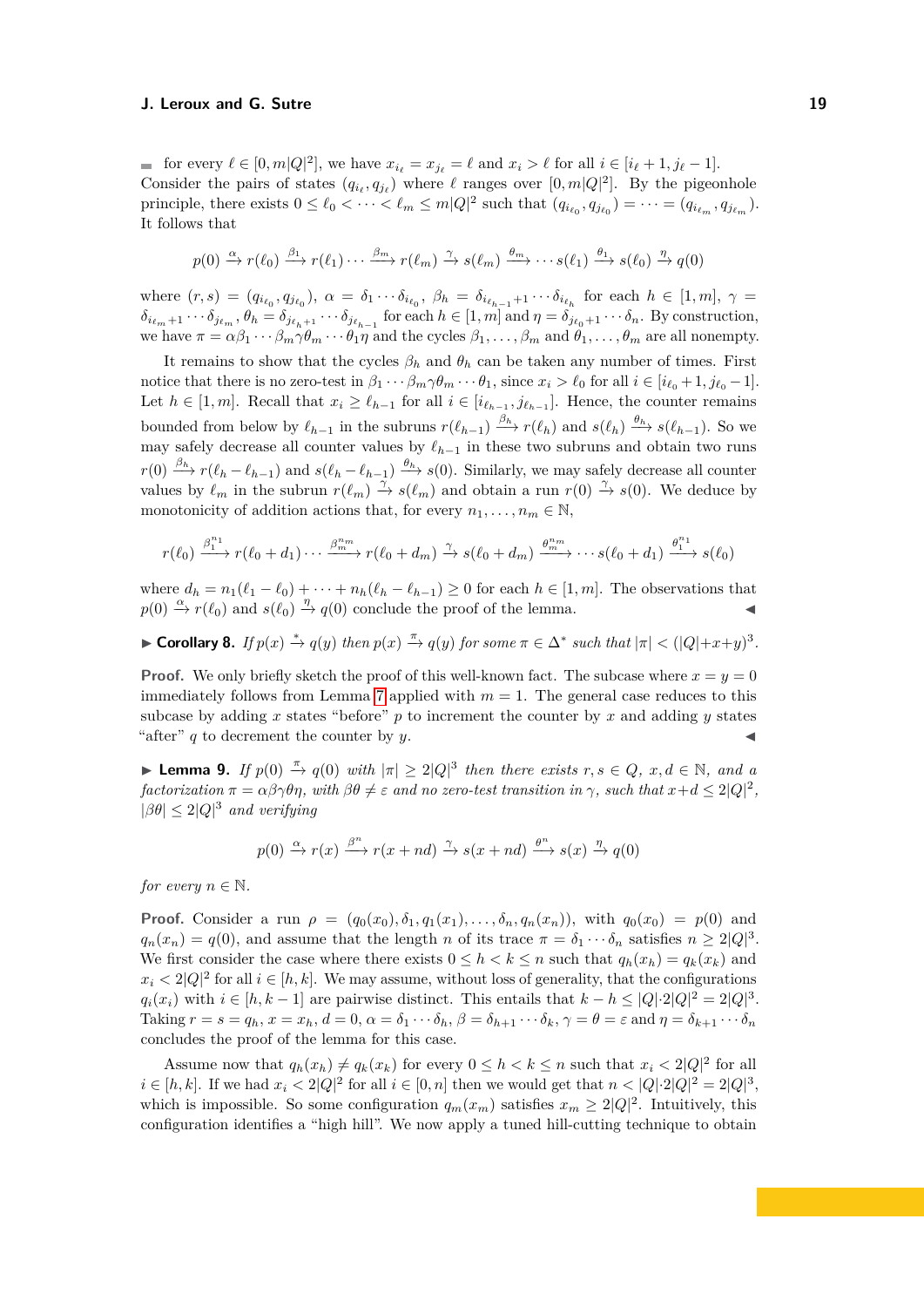the desired cycles  $\beta$  and  $\theta$ . We split the run  $\rho$  by introducing the positions  $i_0, \ldots, i_{|Q|^2}$  and  $j_0, \ldots, j_{|Q|^2}$  defined by

$$
i_0 \stackrel{\text{def}}{=} \max\{i \mid i \le m \land x_i = |Q|^2\} \qquad \qquad j_0 \stackrel{\text{def}}{=} \min\{j \mid j \ge m \land x_j = |Q|^2\} \n i_\ell \stackrel{\text{def}}{=} \min\{i \mid i \ge i_0 \land x_i = |Q|^2 + \ell\} \qquad \qquad j_\ell \stackrel{\text{def}}{=} \max\{j \mid j \le j_0 \land x_j = |Q|^2 + \ell\}
$$

where  $\ell \in [1, |Q|^2]$ . It is readily seen that  $x_{i_\ell} = x_{j_\ell} = |Q|^2 + \ell$  for all  $\ell \in [0, |Q|^2]$  and that  $0 \leq i_0 < \cdots < i_{|Q|^2} \leq m \leq j_{|Q|^2} < \cdots < j_0 \leq n$ . This ad-hoc split is of interest to us because of the two following properties. Firstly,  $|Q|^2 \leq x_i$  for every  $i \in [i_0, j_0]$ . Secondly,  $|Q|^2 \leq x_i < 2|Q|^2$  for every *i* such that  $i_0 \leq i < i_{|Q|^2}$  or  $j_{|Q|^2} < i \leq j_0$ . This second property entails that the configurations  $q_i(x_i)$  with  $i_0 \leq i \leq i_{|Q|^2}$  are pairwise distinct, hence  $i_{|Q|^2} - i_0 \le |Q|^3$ , and that the configurations  $q_j(x_j)$  with  $j_{|Q|^2} < j \le j_0$  are pairwise distinct, hence  $j_0 - j_{|Q|^2} \le |Q|^3$ . Consider the pairs of states  $(q_{i_\ell}, q_{j_\ell})$  where  $\ell$  ranges over  $[0, |Q|^2]$ . By the pigeonhole principle, there exists  $0 \leq \ell < \ell' \leq |Q|^2$  such that  $(q_{i_\ell}, q_{j_\ell}) = (q_{i_{\ell'}}, q_{j_{\ell'}}).$ It follows that

$$
p(0) \xrightarrow{\alpha} r(x) \xrightarrow{\beta} r(x+d) \xrightarrow{\gamma} s(x+d) \xrightarrow{\theta} s(x) \xrightarrow{\eta} q(0)
$$

where  $r = q_{i_{\ell}}, s = q_{j_{\ell}}, x = |Q|^2 + \ell, d = \ell' - \ell, \alpha = \delta_1 \cdots \delta_{i_{\ell}}, \beta = \delta_{i_{\ell}+1} \cdots \delta_{i_{\ell'}}, \gamma =$  $\delta_{i_{\ell'}+1}\cdots\delta_{j_{\ell'}},\ \theta=\delta_{j_{\ell'}+1}\cdots\delta_{j_\ell}$  and  $\eta=\delta_{j_{\ell}+1}\cdots\delta_n$ . By construction, we have  $\pi=\alpha\beta\gamma\theta\eta$ and  $x + d = |Q|^2 + \ell' \leq 2|Q|^2$ . We also have  $|\beta \theta| = i_{\ell'} - i_{\ell} + j_{\ell} - j_{\ell'}$ , hence,  $\beta \theta \neq \varepsilon$  and  $|\beta\theta| \leq i_{|Q|^2} - i_0 + j_0 - j_{|Q|^2} \leq 2|Q|^3.$ 

It remains to show that the cycles  $\beta$  and  $\theta$  can be taken any number of times. First notice that there is no zero-test in  $\beta \gamma \theta$ , since  $x_i \geq |Q|^2 \geq 1$  for every  $i \in [i_0, j_0]$ . Together with the observation that  $d \geq 0$ , this entails by monotonicity of addition actions that  $r(x) \stackrel{\beta^n}{\longrightarrow} r(x+nd) \stackrel{\gamma}{\longrightarrow} s(x+nd) \stackrel{\theta^n}{\longrightarrow} s(x)$  for every  $n \ge 1$ . For the remaining case of  $n = 0$ , recall that the counter remains bounded from below by  $|Q|^2$  in the subrun  $r(x+d) \stackrel{\gamma}{\rightarrow} s(x+d)$ . Since  $d = \ell' - \ell \le |Q|^2$ , we may safely decrease all counter values by *d* in this subrun and obtain a run  $r(x) \stackrel{\gamma}{\rightarrow} s(x)$ . This concludes the proof of the lemma.

# **C Missing Proofs for Section [5](#page-12-0)**

<span id="page-19-0"></span> $\triangleright$  Claim 28. Let  $\pi$  be a path containing no zero-test transition, from a state p to a state q. For every  $\mathbf{x}, \mathbf{y} \in \mathbb{N}^d$  we have:

$$
p(\mathbf{x}) \xrightarrow{\pi} q(\mathbf{y}) \iff \mathbf{x} \ge \mathbf{m}_{\pi} \wedge \mathbf{y} = \mathbf{x} + \text{disp}(\pi)
$$

Proof. This is a classical result. Observe that  $p(\mathbf{x}) \stackrel{\pi}{\to} q(\mathbf{y})$  if, and only if,  $\mathbf{y} = \mathbf{x} + \text{disp}(\pi)$ and for every prefix  $\pi$  of  $\alpha$ , and for every  $i \in [1, d]$ , we have  $\mathbf{x}(i) + \text{disp}(\pi)(i) \geq 0$ .

<span id="page-19-1"></span> $\triangleright$  Claim 29. Let  $\pi$  be a feasible path containing a zero-test transition, from a state p to a state *q*. For every **x**,  $y \in \mathbb{N}^d$  we have:

$$
p(\mathbf{x}) \stackrel{\pi}{\rightarrow} q(\mathbf{y}) \iff \mathbf{x} \geq_1 \mathbf{m}_{\pi} \wedge \mathbf{y} = \mathbf{x} + \text{disp}(\pi)
$$

Proof. Let us consider a feasible path  $\pi$  containing a zero-test transition, from a state  $p$  to a state *q*. The path  $\pi$  can be decomposed into  $\pi_0 \delta_1 \pi_1 \cdots \delta_k \pi_k$  where  $k \geq 1, \delta_1, \ldots, \delta_k$  are zero-test transitions and  $\pi_0, \ldots, \pi_k$  are paths containing no zero-test transition.

Assume first that  $p(\mathbf{x}) \stackrel{\pi}{\to} q(\mathbf{y})$ . Notice that  $\mathbf{y} = \mathbf{x} + \text{disp}(\pi)$  and  $\mathbf{x}(i) + \text{disp}(\alpha)(i) \ge 0$ for every prefix  $\alpha$  of  $\pi$  and for every  $i \in [1, d]$ . It follows that  $\mathbf{x} \geq \mathbf{m}_{\pi}$ . Since  $\pi_0 \delta_1$  is a prefix of  $\pi$ , we derive that  $\mathbf{x}(1) + \text{disp}(\pi_0)(1) = 0$ . Moreover, as  $\pi_0$  is a prefix of  $\pi$ , the definition of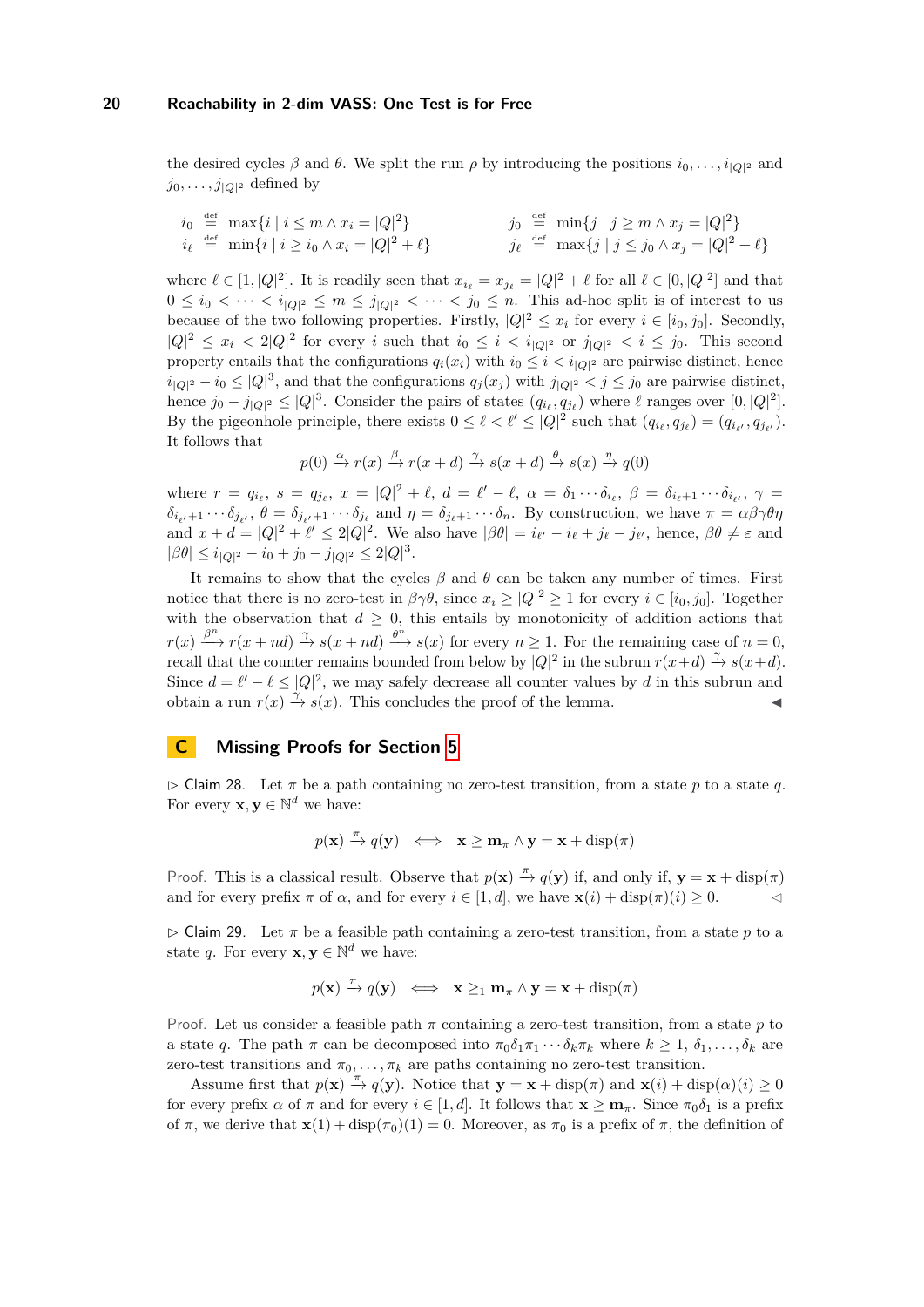**m**<sub>*π*</sub> shows that  $\mathbf{m}_{\pi} \ge - \text{disp}(\pi_0)$ . We deduce that  $\mathbf{x}(1) = - \text{disp}(\pi_0)(1) = \mathbf{m}_{\pi}(1)$ . We have proved that  $\mathbf{x} \geq_1 \mathbf{m}_\pi$ .

Conversely, assume that  $\mathbf{x} >_1 \mathbf{m}_\pi \wedge \mathbf{y} = \mathbf{x} + \text{disp}(\pi)$ . Since  $\pi$  is feasible, we deduce from the previous paragraph that  $\mathbf{m}_{\pi}(1) = -\operatorname{disp}(\pi_0)(1)$ . By projecting away the path  $\pi$  on counters  $i \in [2, d]$ , the proof of  $p(\mathbf{x}) \stackrel{\pi}{\to} q(\mathbf{y})$  reduces from Claim [28](#page-19-0) to the special case  $d = 1$ which is immediate since  $\mathbf{x}(1) = -\operatorname{disp}(\pi_0)(1)$  is the unique possible initial value for the counter that makes the path  $\pi$  feasible.  $\lhd$ 

**Lemma 18.** Let  $\pi$  be a feasible path from a state p to a state q. For every  $\mathbf{x}, \mathbf{y} \in \mathbb{N}^d$ , we *have:*

$$
p(\mathbf{x}) \xrightarrow{\pi} q(\mathbf{y}) \iff \mathbf{x} \succeq_{\pi} \mathbf{m}_{\pi} \land \mathbf{y} = \mathbf{x} + \text{disp}(\pi)
$$

**Proof.** The lemma immediately follows from Claims [28](#page-19-0) and [29.](#page-19-1)

<span id="page-20-0"></span>B Claim 30. Let *β* be a cycle containing no zero-test transition, on a state *q*. For every  $\mathbf{x}, \mathbf{y} \in \mathbb{N}^d$  and  $n \in \mathbb{N} \setminus \{0\}$ , we have:

$$
q(\mathbf{x}) \xrightarrow{\beta^n} q(\mathbf{y}) \iff \mathbf{x} \ge \mathbf{m}_{\beta} \land \mathbf{y} \ge \mathbf{m}_{\overline{\beta}} \land \mathbf{y} = \mathbf{x} + n \operatorname{disp}(\beta)
$$

Proof. Let  $\mathbf{x}, \mathbf{y} \in \mathbb{N}^d$  and  $n \in \mathbb{N} \setminus \{0\}$ . Assume first that  $q(\mathbf{x}) \stackrel{\beta^n}{\longrightarrow} q(\mathbf{y})$ . It follows that  $\mathbf{y} = \mathbf{x} + \text{disp}(\beta^n) = \mathbf{x} + n \text{ disp}(\beta)$ . Moreover, since  $n \geq 1$ , there exists  $\mathbf{x}', \mathbf{y}' \in \mathbb{N}^d$  $\sup_{\mathcal{A}} \Phi(\mathbf{x}) \xrightarrow{\beta} q(\mathbf{x}') \text{ and } q(\mathbf{y}) \xrightarrow{\beta} q(\mathbf{y}').$  Claim [28](#page-19-0) shows that  $\mathbf{x} \geq \mathbf{m}_{\beta}$  and  $\mathbf{y} \geq \mathbf{m}_{\overline{\beta}}.$ Conversely, assume that  $\mathbf{x} \ge \mathbf{m}_{\beta}$ ,  $\mathbf{y} \ge \mathbf{m}_{\overline{\beta}}$ , and  $\mathbf{y} = \mathbf{x} + n \operatorname{disp}(\beta)$ . Let us first prove that  $\mathbf{x}(i) + r \operatorname{disp}(\beta)(i) \ge \mathbf{m}_{\beta}(i)$  for every  $r \in [0, n-1]$  and for every  $i \in [1, d]$ . Observe that if  $\text{disp}(\beta)(i) \geq 0$  the inequality is immediate. So, let us assume that  $\text{disp}(\beta)(i) < 0$ . As  $\mathbf{y} = \mathbf{x} + n \operatorname{disp}(\beta)$ , we deduce that  $\mathbf{x} + (r+1) \operatorname{disp}(\beta) = \mathbf{y} - (n-r-1) \operatorname{disp}(\beta)$ . From  $\text{disp}(\beta)(i) < 0$  and  $\mathbf{y}(i) \ge \mathbf{m}_{\overline{\beta}}$  we get  $\mathbf{x}(i) + (r+1) \cdot \text{disp}(\beta)(i) \ge \mathbf{m}_{\overline{\beta}}(i)$ . From Lemma [19,](#page-12-3) we derive  $\mathbf{x}(i) + r \operatorname{disp}(\beta)(i) \geq \mathbf{m}_{\beta}(i)$ . We have proved that  $\mathbf{x} + r \operatorname{disp}(\beta) \geq \mathbf{m}_{\beta}$  for every  $r \in [0, n-1]$ . Claim [28](#page-19-0) shows that  $q(\mathbf{x} + r \operatorname{disp}(\beta)) \stackrel{\beta}{\rightarrow} q(\mathbf{x} + (r+1) \operatorname{disp}(\beta))$  for every  $r \in [0, n-1]$ . We have proved that  $q(x) \xrightarrow{\beta^n} q(y)$ .

<span id="page-20-1"></span>B Claim 31. Let *β* be a feasible cycle containing a zero-test transition, on a state *q*. For every  $\mathbf{x}, \mathbf{y} \in \mathbb{N}^d$  and  $n \in \mathbb{N} \setminus \{0\}$ , we have:

$$
q(\mathbf{x}) \xrightarrow{\beta^n} q(\mathbf{y}) \iff \mathbf{x} \geq_1 \mathbf{m}_{\beta} \land \mathbf{y} \geq_1 \mathbf{m}_{\overline{\beta}} \land \mathbf{y} = \mathbf{x} + n \operatorname{disp}(\beta)
$$

Proof. By considering the (*d* − 1)-VASS obtained by removing the first counter, the proof of this claim reduces to the special case  $d = 1$  thanks to Claim [30.](#page-20-0) Let  $x, y \in \mathbb{N}$  and  $n \in \mathbb{N} \setminus \{0\}.$ Assume first that  $q(x) \stackrel{\beta^n}{\longrightarrow} q(y)$ . It follows that  $y = x + n \operatorname{disp}(\beta)$ . Moreover, since  $n \ge 1$ , there exists  $x', y' \in \mathbb{N}$  such that  $q(x) \stackrel{\beta}{\to} q(x')$  and  $q(y) \stackrel{\beta}{\to} q(y')$ . Claim [29](#page-19-1) shows that  $x = \mathbf{m}_{\beta}$  and  $y = \mathbf{m}_{\overline{\beta}}$ . Conversely, assume that  $x = \mathbf{m}_{\beta}$ ,  $y = \mathbf{m}_{\overline{\beta}}$ , and  $y = x + n \operatorname{disp}(\beta)$ . As  $x = \mathbf{m}_{\beta}$ ,  $\mathbf{m}_{\overline{\beta}} = \mathbf{m}_{\beta} + \text{disp}(\beta)$  from Lemma [19,](#page-12-3) we deduce that  $(n-1)\text{ disp}(\beta) = 0$ . If  $n = 1$ , Claim [29](#page-19-1) shows that  $q(x) \stackrel{\beta}{\rightarrow} q(y)$ , and if  $n \ge 2$  from  $(n-1) \operatorname{disp}(\beta) = 0$  we get  $\operatorname{disp}(\beta) = 0$ . In particular Claim [29](#page-19-1) shows that  $q(x) \stackrel{\beta^n}{\longrightarrow} q(x) = q(y)$ .

**Example 20.** *Let*  $\beta$  *be a feasible cycle on a state q. For every*  $\mathbf{x}, \mathbf{y} \in \mathbb{N}^d$  *and*  $n \in \mathbb{N} \setminus \{0\},\$ *we have:*

$$
q(\mathbf{x}) \xrightarrow{\beta^n} q(\mathbf{y}) \iff \mathbf{x} \succeq_{\pi} \mathbf{m}_{\beta} \land \mathbf{y} \succeq_{\pi} \mathbf{m}_{\overline{\beta}} \land \mathbf{y} = \mathbf{x} + n \operatorname{disp}(\beta)
$$

**Proof.** The lemma immediately follows from Claims [30](#page-20-0) and [31.](#page-20-1)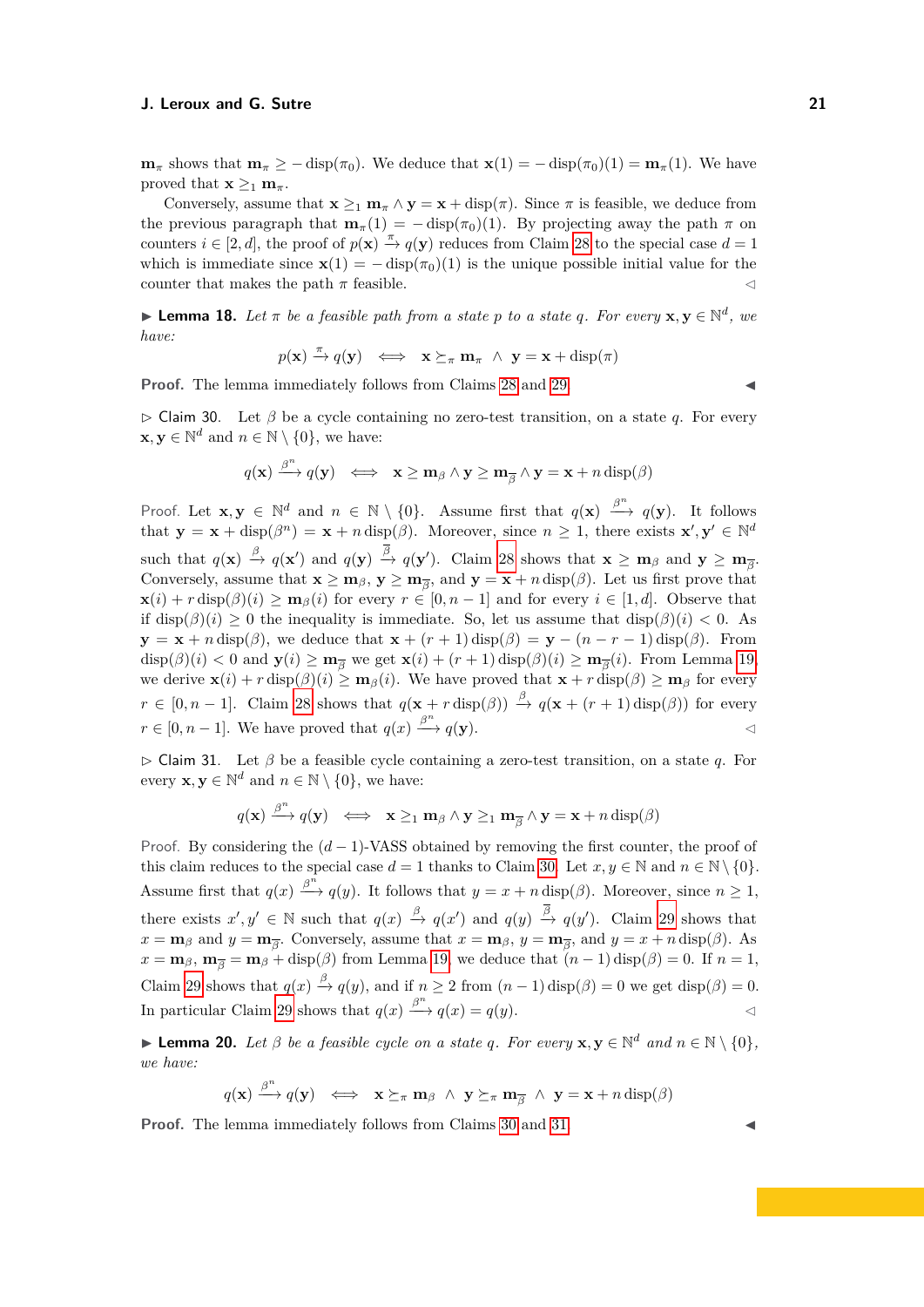# <span id="page-21-0"></span>**D Complexity of Boundedness and Termination**

We first focus on the boundedness problem. Let us recall that a 2-TVASS is bounded from an initial configuration  $p(\mathbf{x})$  if the set of configurations  $q(\mathbf{y})$  reachable from  $p(\mathbf{x})$  is finite. We show that the boundedness problem is decidable in polynomial space by first proving that the reachable configurations of bounded 2-TVASS have a polynomial size.

A linear path scheme L is said to be *bounded* from a configuration  $p(x)$  if the set of configurations  $q(\mathbf{y})$  satisfying  $p(\mathbf{x}) \stackrel{\pi}{\to} q(\mathbf{y})$  where  $\pi$  is a prefix of a path in *L* is finite.

<span id="page-21-1"></span>**Example 12.** Assume that a linear path scheme  $\beta^*$  is bounded from a configuration  $q(\mathbf{x})$ . Ev*ery configuration*  $q(\mathbf{y})$  *such that*  $q(\mathbf{x}) \xrightarrow{\beta^n} q(\mathbf{y})$  *with*  $n \geq 2$  *satisfies*  $\|\mathbf{y}\| \leq (1 + \|\text{disp}(\beta)\|) \|\mathbf{x}\|.$ 

**Proof.** Assume that  $q(\mathbf{x}) \stackrel{\beta^n}{\longrightarrow} q(\mathbf{y})$  with  $n \geq 2$ . It follows that  $\beta$  is feasible. Moreover, since  $n \geq 2$ , Lemma [20](#page-12-2) shows that if  $\beta$  contains a zero-test action, then disp( $\beta$ )(1) = 0. If  $\text{disp}(\beta) \geq 0$ , Lemma [20](#page-12-2) shows that  $q(\mathbf{x}) \stackrel{\beta^m}{\longrightarrow} q(\mathbf{x} + m \operatorname{disp}(\beta))$  for every  $m \in \mathbb{N}$ . Since  $\beta^*$  is bounded from  $q(\mathbf{x})$ , the set  $\{\mathbf{x} + m \operatorname{disp}(\beta) \mid m \in \mathbb{N}\}\$ is finite. We deduce that  $\operatorname{disp}(\beta) = \mathbf{0}$ . In that case,  $y = x$  and we are done. So, we can assume that  $\text{disp}(\beta) \ngeq 0$ . So there exists  $i \in \{1, \ldots, d\}$  such that  $\text{disp}(\beta)(i) \leq -1$ . From  $\mathbf{x} + n \cdot \text{disp}(\beta) = \mathbf{y} \geq \mathbf{0}$ , we derive  $\mathbf{x}(i) \geq n$ . Hence  $n \leq ||\mathbf{x}||$ . It follows that  $||\mathbf{y}|| \leq ||\mathbf{x}||(1 + ||\operatorname{disp}(\beta)||)$  and we are done.

<span id="page-21-2"></span> $\blacktriangleright$  **Lemma 33.** Let *L* be a linear path scheme bounded from a configuration  $p(\mathbf{x})$ . For every *configuration*  $q(\mathbf{y})$  *such that*  $p(\mathbf{x}) \xrightarrow{L} q(\mathbf{y})$ *, we have:* 

$$
\|\mathbf{y}\| \le (\|\mathbf{x}\| + |L|\|\Sigma\|)(1 + |L|\|\Sigma\|)^{|L|_*}
$$

**Proof.** We prove the lemma by induction on a natural number *k* bounding |*L*|∗. The rank 0 is trivial since  $|L|_* = 0$  implies that *L* is a single path. Let us assume the rank  $k-1$ proved for some  $k \geq 1$  and let  $L = \alpha_0 \beta_1^* \alpha_1 \dots \beta_k^* \alpha_k$  be a linear path scheme bounded from a configuration  $p(\mathbf{x})$ . Assume that  $p(\mathbf{x}) \stackrel{\pi}{\to} q(\mathbf{y})$  for some path  $\pi$  in *L*. There exists  $n_1, \ldots, n_k \in \mathbb{N}$  such that:

$$
\pi = \alpha_0 \beta_1^{n_1} \alpha_1 \dots \beta_k^{n_k} \alpha_k
$$

Notice that if for some  $j \in \{1, ..., k\}$  we have  $n_j \in \{0, 1\}$ , then the linear path scheme *L*<sup>'</sup> obtained from *L* be replacing  $\alpha_{j-1}\beta_j^*\alpha_j$  by  $\alpha_{j-1}\alpha_j$  or  $\alpha_{j-1}\beta_j\alpha_j$  is a linear path scheme bounded from  $p(\mathbf{x})$  such that  $p(\mathbf{x}) \xrightarrow{L'} q(\mathbf{y})$  and we are done by induction since  $|L'|_* = k - 1$ and  $|L'| \leq |L|$ . So, we can assume that  $n_1, \ldots, n_k \geq 2$ . Let us introduce the linear path scheme  $L' = \alpha_0 \beta_1^* \alpha_1 \dots \beta_{k-1}^* \alpha_{k-1}$  and observe that there exist configurations  $r(\mathbf{a})$  and  $r(\mathbf{b})$ such that:

$$
p(\mathbf{x}) \xrightarrow{L'} r(\mathbf{a}) \xrightarrow{\beta_k^{n_k}} r(\mathbf{b}) \xrightarrow{\alpha_k} q(\mathbf{y})
$$

Since  $L'$  is bounded from  $p(\mathbf{x})$ , we deduce by induction that

$$
\|\mathbf{a}\| \le (\|\mathbf{x}\| + |L'\|\|\Sigma\|)(1 + |L'\|\|\Sigma\|)^{k-1}
$$

Since *L* is bounded from  $p(\mathbf{x})$ , observe that  $\beta_k^*$  is bounded from  $r(\mathbf{a})$ . Lemma [32](#page-21-1) shows that  $||\mathbf{b}|| \leq (1 + |L||\mathbf{\Sigma}||)\|\mathbf{a}\|.$  Moreover, from  $\mathbf{y} = \mathbf{b} + \text{disp}(\alpha_k)$ , we get  $||\mathbf{y}|| \leq ||\mathbf{b}|| + |\alpha_k||\mathbf{\Sigma}||.$  We have proved the induction.

<span id="page-21-3"></span>We deduce a polynomial bound on the size of reachable configurations.